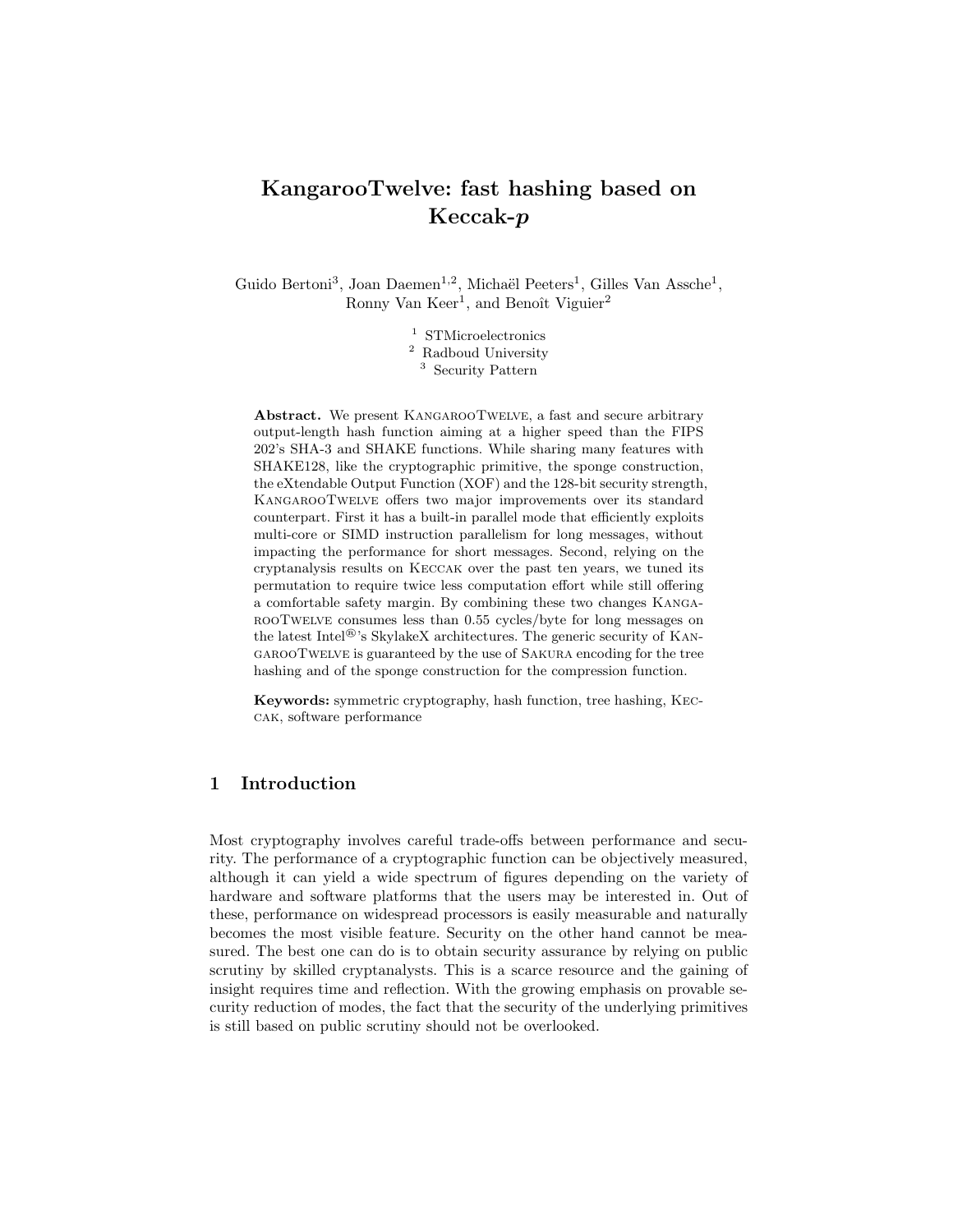In this paper we present the hash function KangarooTwelve, or more exactly an eXtendable Output Function (XOF). KANGAROOTWELVE makes use of a tree hash mode with Sakura encoding [\[29,](#page-18-0)[9\]](#page-17-0) and the sponge construction [\[7\]](#page-17-1), both proven secure. Its underlying permutation is a member of the KECCAK-p[1600,  $n_r$ ] family, differing from that of KECCAK only in the number of rounds. Since its publication in 2008, the round function of Keccak was never tweaked [\[6\]](#page-17-2). Moreover, as for most symmetric cryptographic primitives, third-party cryptanalysis has been applied to reduced-round versions of Keccak. Hence KangarooTwelve's security assurance directly benefits from nearly ten years of public scrutiny, including all cryptanalysis during and after the SHA-3 competition [\[12\]](#page-17-3).

KangarooTwelve gets its low computational workload per bit from using the Keccak-f[1600] permutation reduced to 12 rounds. Clearly, 12 rounds provide less safety margin than the full 24 rounds in SHA-3 and SHAKE functions. Still, the safety margin provided by 12 rounds is comfortable as, e.g., the best published collision attacks at time of writing break Keccak only up to 6 rounds [\[14](#page-17-4)[,15,](#page-18-1)[35](#page-19-0)[,36\]](#page-19-1).

The other design choice that gives KangarooTwelve great speed for long messages is the use of a tree hash mode. This mode is transparent for the user in the sense that the message length fully determines the tree topology. Basically, the mode calls an underlying sponge-based compression function for each 8192 byte chunk of message and finally hashes the concatenation of the resulting digests. We call this the final node growing approach. Clearly, the chunks can be hashed in parallel.

The main advantage of the final node growing approach is that implementers can decide on the degree of parallelism their programs support. A simple implementation could compute everything serially, while another would process two, four or more branches in parallel using multiple cores, or more simply, a SIMD instruction set such as the Intel<sup>®</sup> AVX2<sup>™</sup>. Future processors can even contain an increasing number of cores, or wider SIMD registers as examplified by the recent AVX-512<sup>™</sup> instruction set, and KANGAROOTWELVE will be readily able to exploit them. The fixed length of the chunks and the fact that the tree topology is fully determined by the message length improves interoperability: The hash result is independent of the amount of parallelism exploited in the implementation.

KangarooTwelve is not the only Keccak-based parallel hash mode. In late 2016, NIST published the SP 800-185 standard, including a parallelized hash mode called ParallelHash [\[30\]](#page-18-2). Compared to ParallelHash, KangarooTwelve improves on the speed for short messages. ParallelHash compresses message chunks to digests in a first stage and compresses the concatenation of the digests in a second stage. This two-stage hashing introduces an overhead that is costly for short messages. In KANGAROOTWELVE we apply a technique called kangaroo hopping: It merges the hashing of the first chunk of the message and that of the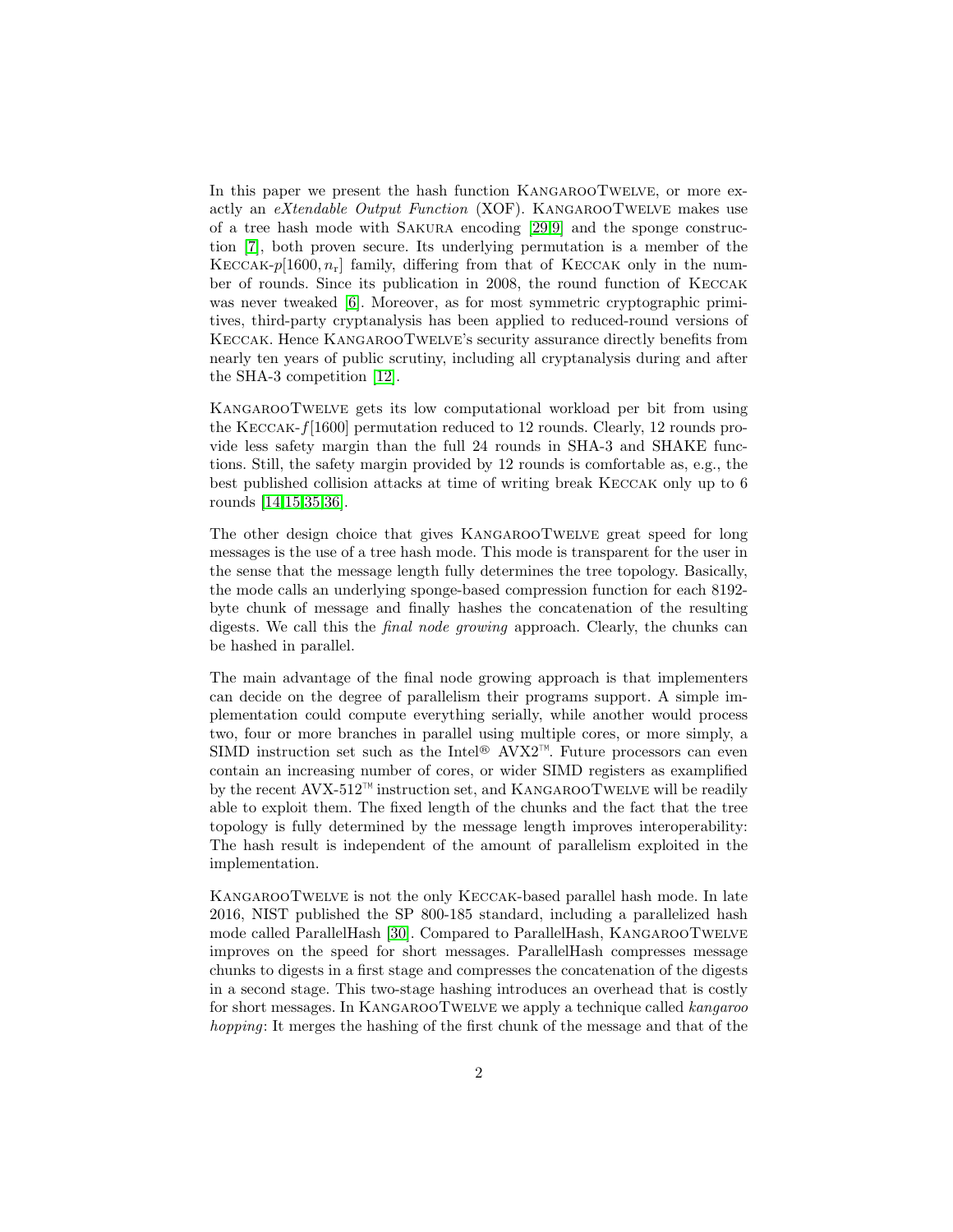chaining values of the remaining chunks [\[9\]](#page-17-0). As a result, the two stages reduce to one if the input fits in one chunk with no overhead whatsoever.

Finally, KANGAROOTWELVE is a concrete application of the SAKURA encoding, which yields secure tree hash modes by construction [\[9\]](#page-17-0).

After setting up some notation conventions in Section [2,](#page-2-0) we specify KangarooTwelve in Section [3.](#page-2-1) Section [4](#page-5-0) gives a rationale and Section [5](#page-9-0) introduces a closely related variant called MarsupilamiFourteen. In Section [6,](#page-10-0) we discuss implementation aspects and display benchmarks for recent processors. Finally, we provide a reference implementation and test vectors in Appendices [A](#page-20-0) and [B,](#page-22-0) respectively.

# <span id="page-2-0"></span>2 Notation

A bit is an element of  $\mathbb{Z}_2$ . A string of bits is denoted using single quotes, e.g., '0' or '111'. The concatenation of two strings a and b is denoted  $a||b$ . The truncation of a string s to its first n bits is denoted  $|s|_n$ . The n times repetition of a bit 's' is denoted 's<sup>n'</sup>, e.g. '110<sup>4'</sup> = '110000'. The empty string is denoted as  $*$ .

A byte is a string of 8 bits. The byte  $b_0, b_1, \ldots, b_7$  can also be represented by the integer value  $\sum_i 2^i b_i$  written in hexadecimal. E.g., the bit string '11110010' can be equivalently written as  $0x4F$  as depicted in Figure [1.](#page-2-2) The function enc<sub>8</sub>(x) encodes the integer x, with  $0 \le x \le 255$ , as a byte with value x.

The length in of a byte string s is denoted  $||s||$ .  $(0x00)^n$  denotes the n times repetition of the byte 0x00.

|  | 0 1 2 3 4 5 6 7 |  |  |                                            |  |  |  | 7 6 5 4 3 2 1 0 |  |
|--|-----------------|--|--|--------------------------------------------|--|--|--|-----------------|--|
|  |                 |  |  | $1111100110 \leftrightarrow 0x4F010011111$ |  |  |  |                 |  |

<span id="page-2-2"></span>Fig. 1. Example of byte representation

# <span id="page-2-1"></span>3 Specifications of KangarooTwelve

KangarooTwelve is an eXtendable Output Function (XOF). It takes as input a message  $M$  and an optional customization string  $C$ , both byte strings of variable length.

KANGAROOTWELVE produces unrelated outputs on different couples  $(M, C)$ . The customization string  $C$  is meant to provide *domain separation*, namely, for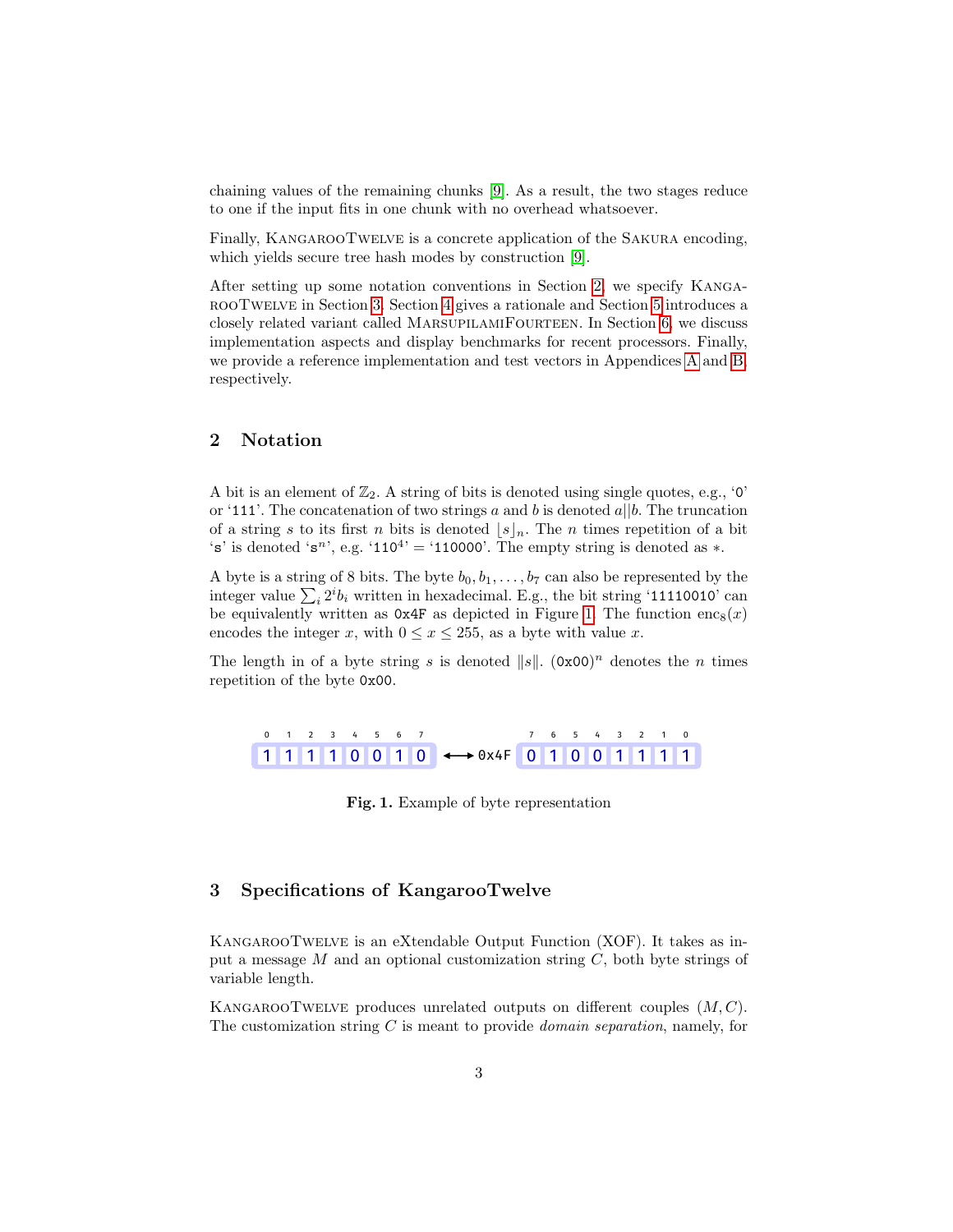two different customization strings  $C_1 \neq C_2$ , KANGAROOTWELVE gives two independent functions of  $M$ . In practice,  $C$  is typically a short string, such as a name, an address or an identifier (e.g., URI, OID). KANGAROOTWELVE naturally maps to a XOF with a single input string  $M$  by setting the customization string input  $C$  to the empty string. This allows implementing it with a classical hash function API.

As a XOF, the output of KangarooTwelve is unlimited, and the user can request as many output bits as desired. It can be used for traditional hashing simply by generating outputs of the desired digest size.

#### 3.1 The inner compression function F

The core of KANGAROOTWELVE is the KECCAK- $p[1600, n_r = 12]$  permutation, i.e., a version of the permutation used in SHAKE and SHA-3 instances reduced to  $n_r = 12$  rounds [\[29\]](#page-18-0). We build a sponge function F on top of this permutation with capacity set to  $c = 256$  bits and therefore with rate  $r = 1600 - c = 1344$ . It makes use of multi-rate padding, indicated by pad10<sup>∗</sup>1. Following [\[29\]](#page-18-0), this is expressed formally as:

$$
F = \text{sponge}[\text{KECCAK-}p[1600, n_{\text{r}} = 12], \text{pad10*1}, r = 1344].
$$

On top of the sponge function  $F$ , KANGAROOTWELVE uses a SAKURA-compatible tree hash mode, which we describe shortly.

### 3.2 The merged input string S

First, we merge  $M$  and  $C$  to a single input string  $S$  in a reversible way by concatenating:

- the input message  $M$ ;
- the customization string  $C$ ;
- the length in bytes of C encoded using length encode ( $||C||$ ) as in Algorithm [1.](#page-4-0)

Then, the input string S is cut into chunks of  $B = 8192$  bytes, i.e.,

$$
S = S_0 ||S_1|| \dots ||S_{n-1},
$$

with  $n = \left\lceil \frac{\|S\|}{B} \right\rceil$  $\frac{S\parallel}{B}$  and where all chunks except the last one must have exactly B bytes. Note that there is always one block as S consists of at least one byte.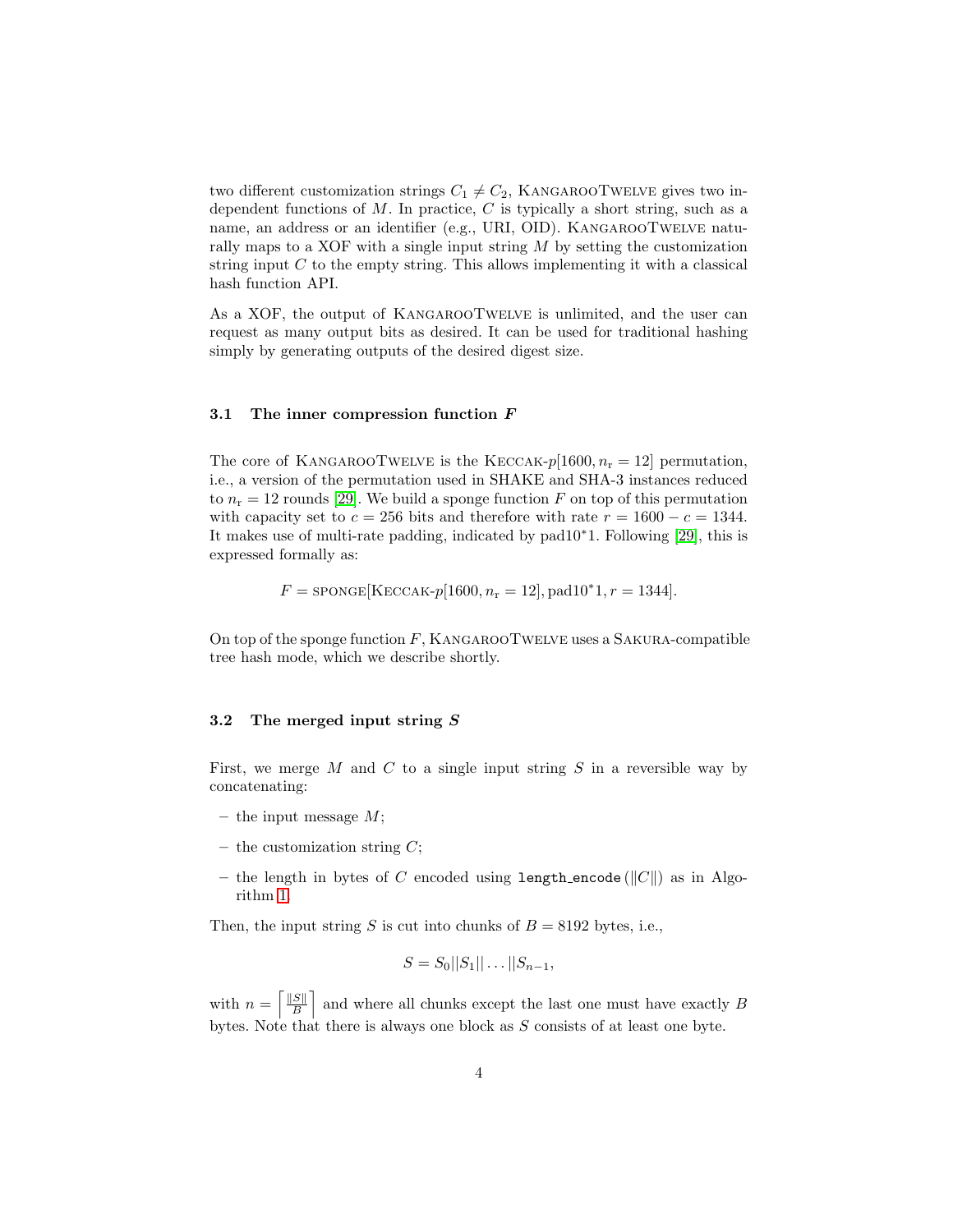Algorithm 1 The function length encode $(x)$ 

<span id="page-4-0"></span>**Input:** an integer x in the range  $0 \le x \le 256^{255} - 1$ Output: a byte string Let l be the smallest integer in the range  $0 \le l \le 255$  such that  $x < 256^l$ Let  $x = \sum_{i=0}^{l-1} x_i 256^i$  with  $0 \le x_i \le 255$  for all i return enc<sub>8</sub> $(x_{l-1})||...||$ enc<sub>8</sub> $(x_1)||$ enc<sub>8</sub> $(x_0)||$ enc<sub>8</sub> $(l)$ Examples: length encode(0) returns 0x00 length encode(12) returns 0x0C||0x01 length encode(65538) returns 0x01||0x00||0x02||0x03

#### 3.3 The tree hash mode

When  $||S|| > B$ , we have  $n > 1$  and KANGAROOTWELVE builds a tree with the following final node  $\texttt{Node}_*$  and inner nodes  $\texttt{Node}_i$  with  $1 \leq i \leq n-1$ :

 $\texttt{Node}_i = S_i || \text{`110'}$  $CV_i = |F(Node_i)|_{256}$ Node<sub>∗</sub> =  $S_0$ ||'110<sup>62</sup>'||CV<sub>1</sub>|| . . . ||CV<sub>n−1</sub>||1ength\_encode(n - 1) ||0xFF||0xFF||'01' KANGAROOTWELVE $(M, C) = F(\text{Node}_*).$ 

The chaining values  $CV_i$  have length  $c = 256$  bits. This is illustrated in Figure [2.](#page-4-1)



<span id="page-4-1"></span>Fig. 2. Schematic of KANGAROOTWELVE for  $||S|| > B$ , with arrows denoting calls to F.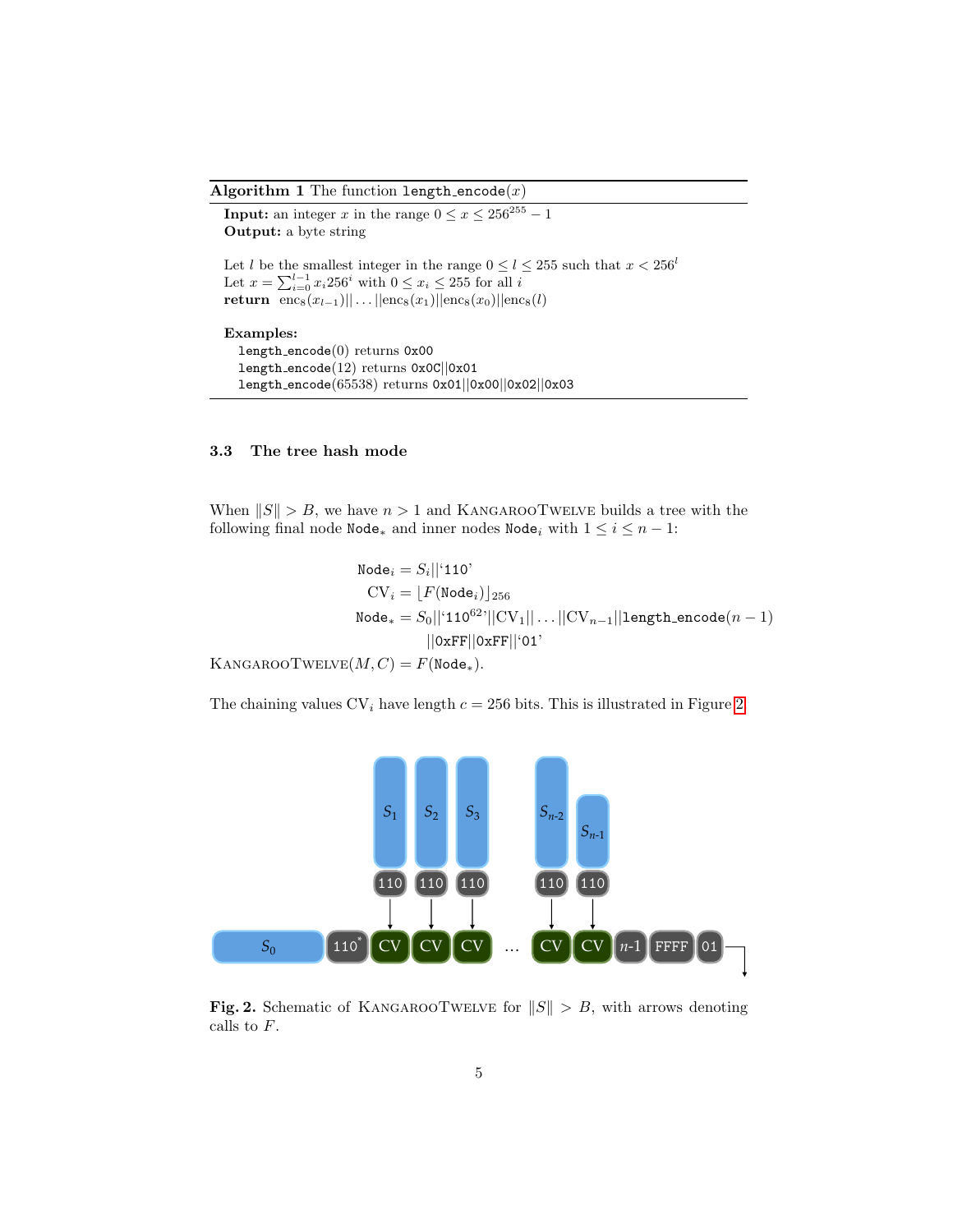When  $||S|| \leq B$ , we have  $n = 1$  and the tree reduces to its single final node Node<sup>∗</sup> and KangarooTwelve becomes:

> Node<sub>\*</sub> =  $S||$ <sup>'</sup>11' KANGAROOTWELVE $(M, C) = F(\text{Node}_*).$

### 3.4 Security claim

We make a flat sponge claim [\[8\]](#page-17-5) with 255 bits of claimed capacity in Claim [1.](#page-5-1) Informally, it means that KangarooTwelve shall offer the same security strength as a random oracle whenever that offers a strength below 128 bits and a strength of 128 bits in all other cases. We discuss the implications of the claim more in depth in Section [4.1.](#page-5-2)

<span id="page-5-1"></span>Claim 1 (Flat sponge claim [\[8\]](#page-17-5)) The success probability of any attack on KANGAROOTWELVE shall not be higher than the sum of that for a random oracle and

 $1 - e^{-\frac{N^2}{2^{256}}}$ ,

with N the attack complexity in calls to KECCAK-p[1600,  $n_r = 12$ ] or its inverse. We exclude from the claim weaknesses due to the mere fact that the function can be described compactly and can be efficiently executed, e.g., the so-called random oracle implementation impossibility [\[23\]](#page-18-3), as well as properties that cannot be modeled as a single-stage game [\[32\]](#page-19-2).

Note that  $1 - e^{-\frac{N^2}{2^{256}}} < \frac{N^2}{2^{256}}$ .

### <span id="page-5-0"></span>4 Rationale

In this section, we provide some more in-depth explanations on the design choices in KangarooTwelve.

#### <span id="page-5-2"></span>4.1 Implications of the security claim

The flat sponge claim covers all attacks up to a given security strength of 128 bits. Informally, saying that a cryptographic function has a security strength of s bits means that no attacks exist with complexity  $N$  and success probability  $p$ such that  $N/p < 2^s$  [\[25\]](#page-18-4).

The claim covers quasi all practically revelant security of KANGAROOTWELVE including that of traditional hashing: collision, preimage and second preimage resistance. To achieve 128-bit security strength, the output  $n$  must be chosen long enough so that there are no generic attacks (i.e., also applicable to a random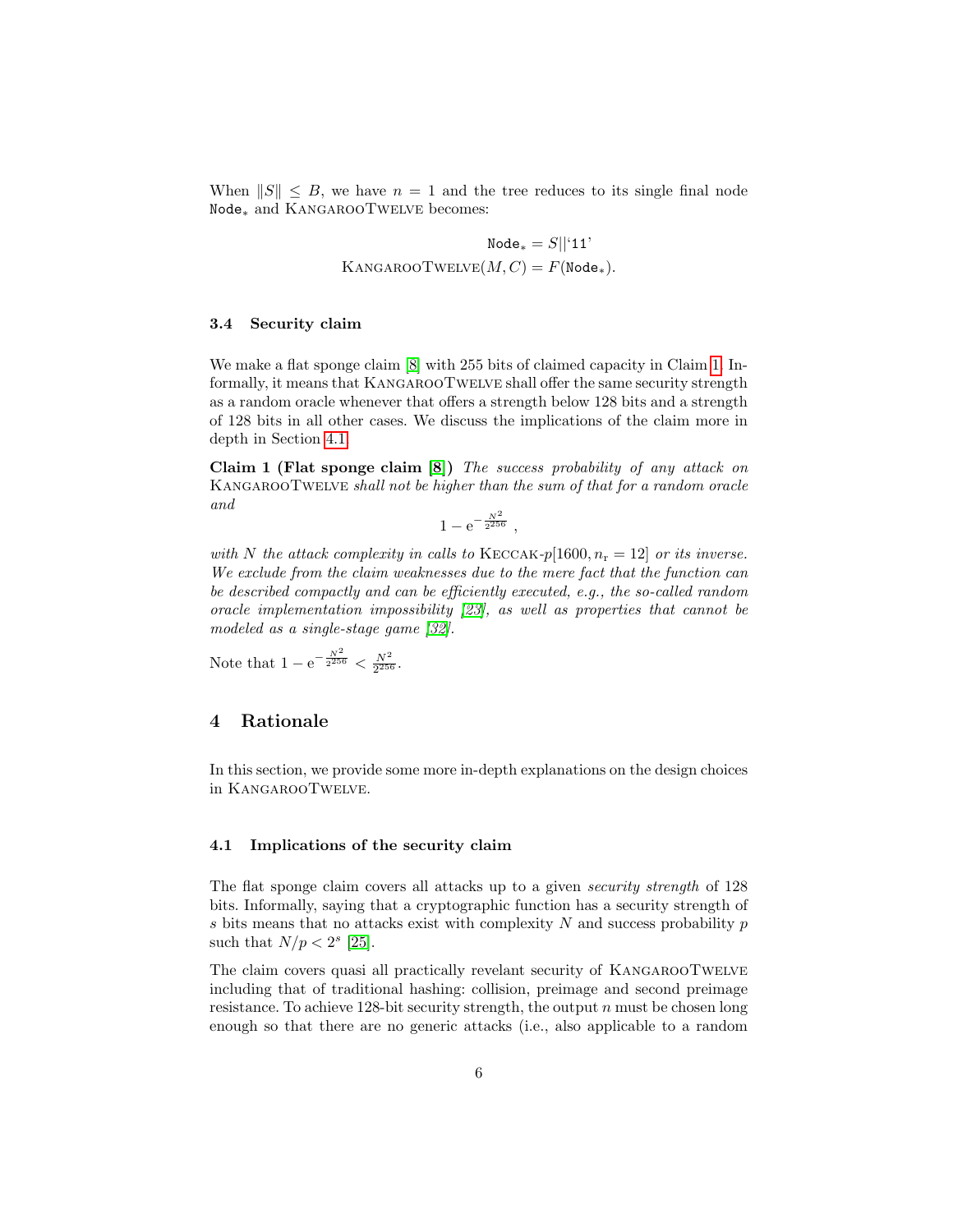oracle) that violate 128-bit security. So for 128-bit (second) preimage security the output should be at least 128 bits, and for 128-bit collision security the output should be at least 256 bits.

For many primitives the security strength that can be claimed degrades under multi-target attacks by  $\log_2 M$  bits with M the number of targets. This is not the case for the flat sponge claim. As an example, let us take the case of a multi-target preimage attack versus a single-target preimage attack.

- $-$  In a (single-target) preimage attack, the adversary is given a *n*-bit challenge y and has to find an input x such that  $[f(x)]_n = y$ . A random oracle offers  $n$  bits of security strength: After  $N$  attempts, the total success probability is p with  $p \approx N2^{-n}$ . So we have that  $N/p \approx 2^n$  for  $N < 2^n$  and the security strength for a random oracle is  $n$ . For KANGAROOTWELVE we claim security strength  $\min(n, 128)$  bits in this case.
- In an M-target preimage attack, the adversary is given  $M$  challenges,  $y_1$  to  $y_M$ , and she succeeds if she find an input x such that  $[f(x)]_n = y_i$  for any of the challenges. A random oracle with  $N$  attempts has success probability p with of  $p \approx MN2^{-n}$ , and hence  $N/p \approx 2^{n}/M$ . So the security strength for the random oracle reduces to  $n - \log M$  bits. For KANGAROOTWELVE we claim security strength  $\min(n - \log M, 128)$  bits in this case.

Clearly, the reduction in security due to  $M$  targets is generic and independent of the security strength. It can be compensated for by increasing the output length n by  $\log M$  bits.

#### 4.2 Security of the mode

The security of the mode, or the generic security, relies on both the sponge construction and on the tree hash mode. The latter is Sakura-compatible so that it automatically satisfies the conditions of soundness and guarantees security against generic attacks, see [\[9,](#page-17-0) Theorem 1] and [\[10,](#page-17-6) Theorem 1]. In both cases, the bottleneck is the ability to generate collisions in the chaining values, or equivalently, collisions of the inner hash function.

The probability of inner collisions in the sponge construction is  $N^2/2^{c+1}$ , with  $N$  the number of blocks [\[7\]](#page-17-1). Regarding the collisions in the chaining values of the tree hash mode, the probability is at most  $q^2/2^{c+1}$  [\[10,](#page-17-6) Theorem 1] with q the number of queries to  $F$ . Since each query to  $F$  implies at least one block to be processed by the sponge construction, we have  $q \leq N$  and we can bound the sum of the two probabilities as  $N^2/2^{c+1} + q^2/2^{c+1} \leq N^2/2^{(c-1)+1}$ . This expression is equivalent as if  $c$  was one bit less than with a single source of collisions, and Claim [1](#page-5-1) takes this into account by setting the claimed capacity to  $c - 1 = 255$ bits.

We formalize the security of KANGAROOTWELVE's mode of operation in the following theorem. We can see the combination of the tree hash mode and the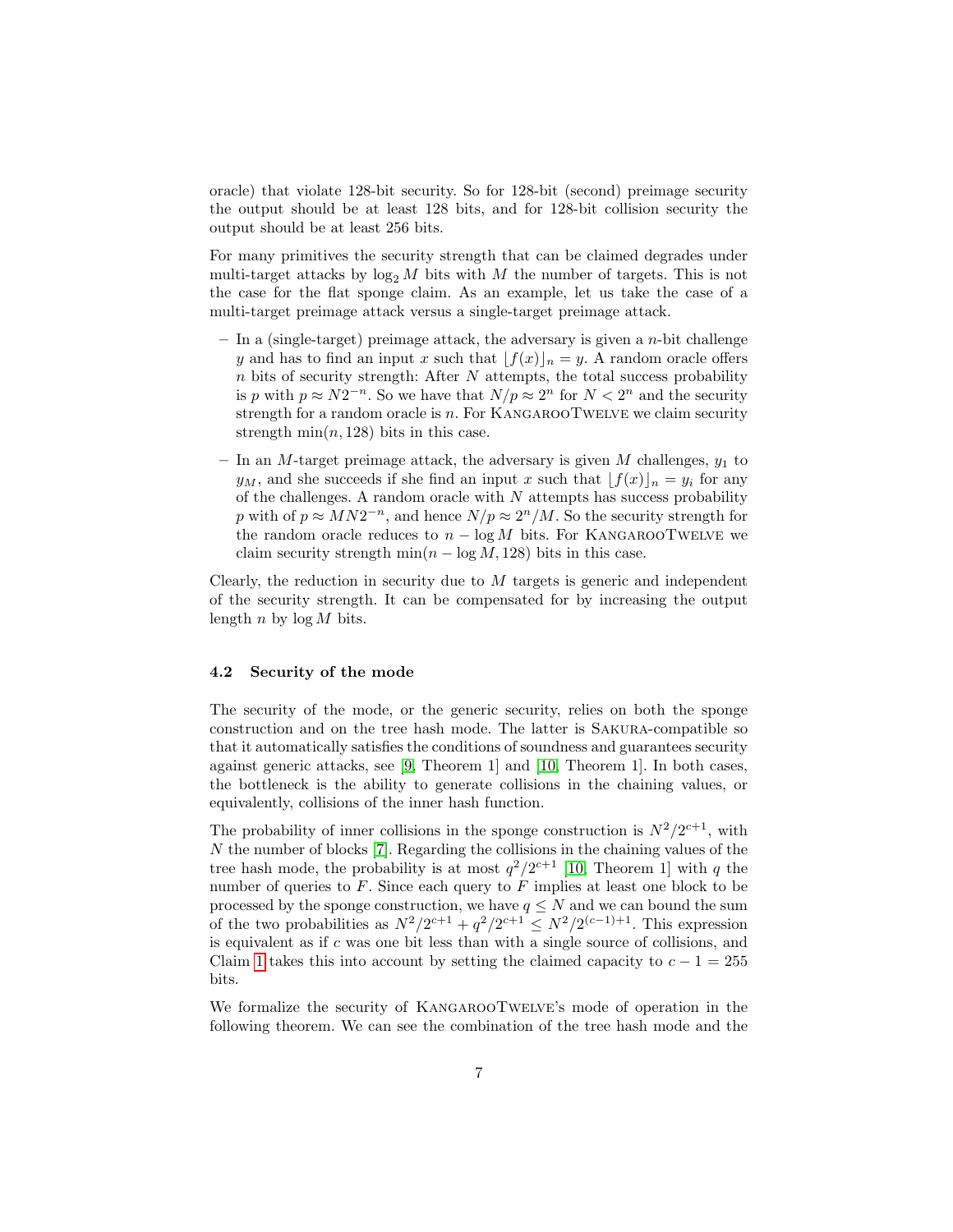sponge construction as applied in KANGAROOTWELVE as a mode of operation of a permutation and call it  $K$ .

**Theorem 1.** The advantage of differentiating K, where the underlying permutation is uniformly chosen among all the possible 1600-bit permutations, is upper bounded by

$$
\frac{2N^2+N}{2^{c+1}},
$$

with N the number of calls to the underlying permutation.

*Proof.* By the triangle inequality, the advantage in distinguishing  $K$  calling a random permutation from a random oracle is upper bounded by the sum of two advantages:

- that of distinguishing the tree hash mode calling as inner function a random function  $\mathcal F$  from a random oracle;
- that of distinguishing the sponge construction calling a random permutation from a random function.

The former advantage is upper bounded by  $q^2/2^{c+1}$ , where q is the number of calls to  $\mathcal F$ . This follows from Theorem 1 of [\[10\]](#page-17-6) for any sound tree hash mode, and from Theorem 1 of [\[9\]](#page-17-0) that says that any Sakura-compatible tree hash mode is sound. We show that the tree hash mode is indeed Sakura-compatible in Section [4.3.](#page-7-0)

Following Theorem 2 of [\[7\]](#page-17-1), the latter advantage is upper bounded by  $(N^2 +$  $N/2^{c+1}$ . Adding the two bounds and using  $q \leq N$  proves our theorem.  $\square$ 

### <span id="page-7-0"></span>4.3 Sakura compatibility

To show Sakura-compatibility, we use the following terminology. The inputs to the underlying hash function are called nodes. Each node consists of one or more *hops*, and a hop is either a chunk of the message or a sequence of chaining values.

The encoding of the nodes follows [\[9,](#page-17-0) Section 3.1]:

- When  $n = 1$ , the tree reduces to a single node. This is the final node, and it contains a single message hop consisting of the input string  $S$  followed by the frame bits "message hop" '1' and "final node" '1'.
- When  $n > 1$ , there are inner nodes and the final node.
	- Each inner node contains a message hop consisting of a chunk  $S_i$  followed by the frame bit "message hop" '1'; a simple padding bit '1' and "inner node" '0'.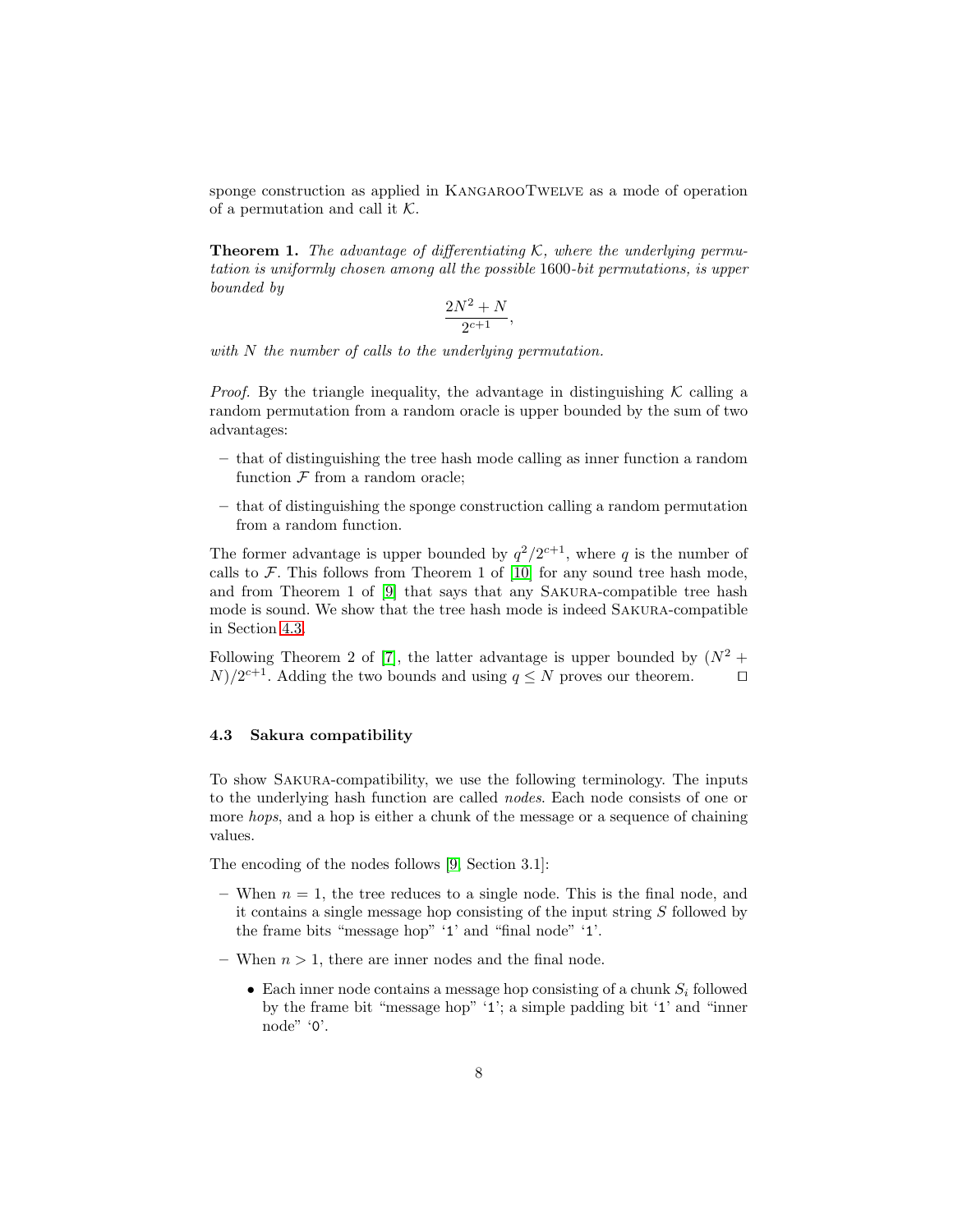• The final node contains two hops: a message hop followed by a chaining hop. The message hop is the first chunk of the input string  $S_0$  followed by the frame bit "message hop" '1' and a padding string '1'||' $0^{62}$ ' to align the chaining hop to 64-bit boundaries. The chaining hop consists of the concatenation of the chaining values, the coded number of chaining values (length\_encode $(n-1)$ ), the indication that there was no interleaving  $(I = \infty$ , coded with the bytes 0xFF||0xFF) and the frame bits "chaining hop" '0' and "final node" '1'.

#### 4.4 Choice of B

We fix the size of the message chunks to make KANGAROOTWELVE a function without parameters. This frees the user from the burden of this technical choice and facilitates interoperability.

In particular, we chose  $B = 8192$ . First, we chose a power of two as this can help fetching bulk data in time-critical applications. For instance, when hashing a large file, we expect the implementation to be faster and easier if the chunks contain a whole number of disk sectors.

As for the order of magnitude of B, we took into account following considerations. For each B-byte block there is a 32-byte chaining value in the final node, giving rise to a relative processing overhead of about  $32/B$ . Choosing  $B = 2^{13}$ , this is only  $2^{-8}$  ≈ 0.4%.

Another concern is the number of unused bytes in the last r-bit block of the input to F. We have  $r = 1344$  bits or  $R = r/8 = 168$  bytes. When cutting the chunk  $S_i$  into blocks of R bytes, it leaves  $W = -(B + 1) \text{ mod } R$  unused bytes in the last block. It turns out that W reaches a minimum for  $B = 2^{7+6n}$  with  $n \geq 0$  an integer. Its relative impact,  $\frac{W}{B}$ , decreases as B increases. For small values, e.g.,  $B \in \{128, 256, 512\}$ , this is about 30%, while for  $B = 8192$  it drops below 0.5%.

There is a tension between a larger  $B$  and the exploitable parallelism. Increasing B would further reduce these two overhead factors, but it would also delay the benefits of parallelism to longer messages.

Finally, the choice of B bounds the degree of parallelism that an implementation can fully exploit. An implementation can in principle compute the final node and leaves in parallel, but if more than  $B/32$  leaves are processed at once, the final node grows faster than  $B$  bytes at a time. The chosen value of  $B$  allows a parallelism up to degree  $B/32 = 256$ .

### 4.5 Choice of the number of rounds

Opting for the KECCAK- $p[1600, n_r = 12]$  permutation is a drastic reduction in the number of rounds compared to the nominal Keccak and to the SHA-3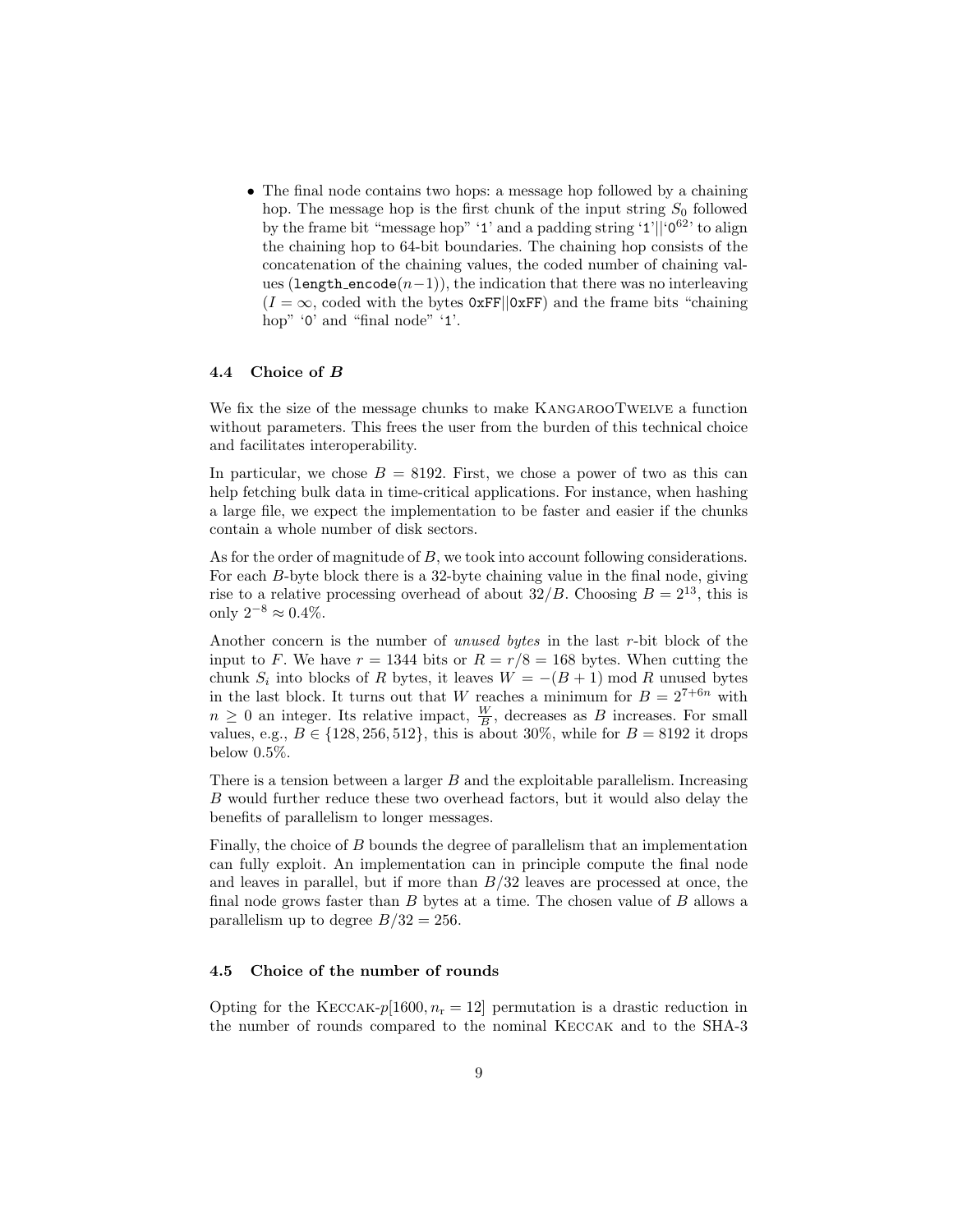standard. Still, there is ample evidence from third-party cryptanalysis that the switch to KECCAK-p[1600,  $n_r = 12$ ] leaves a safety margin similar to the one in the SHA-2 functions.

Currently, the best collision attack applicable to KangarooTwelve or any SHA-3 instance works only when the permutation is reduced to 5 rounds [\[35\]](#page-19-0). The attack extends to 6 rounds if more degrees of freedom are available and requires a reduction of the capacity from 256 to 160 bits. Preimage attacks reach an even smaller number of rounds [\[20\]](#page-18-5). Hence our proposal has a safety margin of 7 out of 12 rounds w.r.t. collision and (second) preimage resistance.

Structural distinguishers is the term used for properties of a specific function that are very unlikely to be present in a random function. Zero-sum distringuishers were applied to the KECCAK- $p[1600, n_r]$  family of permutations in a number of publications [\[3](#page-17-7)[,13,](#page-17-8)[20\]](#page-18-5). They allow producing a set of input and of output values that both sum to zero, and this in about half the time it would be needed on a random permutation with only black-box access. These structural distinguishers are of nice theoretical interest, but they do not pose a threat as they do not extend to distringuishers on sponge functions that use  $KECCAK-p[1600, n_r]$ , see, e.g., [\[34\]](#page-19-3).

The structural distinguisher on the Keccak sponge function that does reach the highest number of rounds is the keystream prediction by Dinur et al. [\[16\]](#page-18-6). It works when the permutation is reduced to 9 rounds, with a time and data complexity of  $2^{256}$ , and allows to predict one block of output. This is above the security claim of KANGAROOTWELVE, but the same authors propose a variant that works on 8 rounds with a time and data complexity of  $2^{128}$ , leaving a safety margin of 4 rounds or 33% for KANGAROOTWELVE against this rather academic attack. Examples of structural distinguishers for the Keccak sponge function with practical complexity and reaching the highest number of rounds are reported by Huang et al. and work up to 7 rounds [\[21\]](#page-18-7).

In comparison, SHA-256 has a collision attack on 31 (out of 64) steps and its compression function on 52 steps [\[22,](#page-18-8)[24\]](#page-18-9). SHA-512's compression function admits collision attacks with practical complexities for more than half of its steps [\[17\]](#page-18-10).

# <span id="page-9-0"></span>5 MarsupilamiFourteen

While KANGAROOTWELVE claims a strong notion of 128-bit security strength, and we believe any security beyond it is purely of theoretical interest, some users may wish to use a XOF or hash function with higher security strength. In particular, when defining a cipher suite or protocol aiming for 256-bit security strength, all cryptographic functions shall have at least 256-bit security. Coming forward to such requests, in this section we present a variant of KangarooTwelve with 511-bit claimed capacity.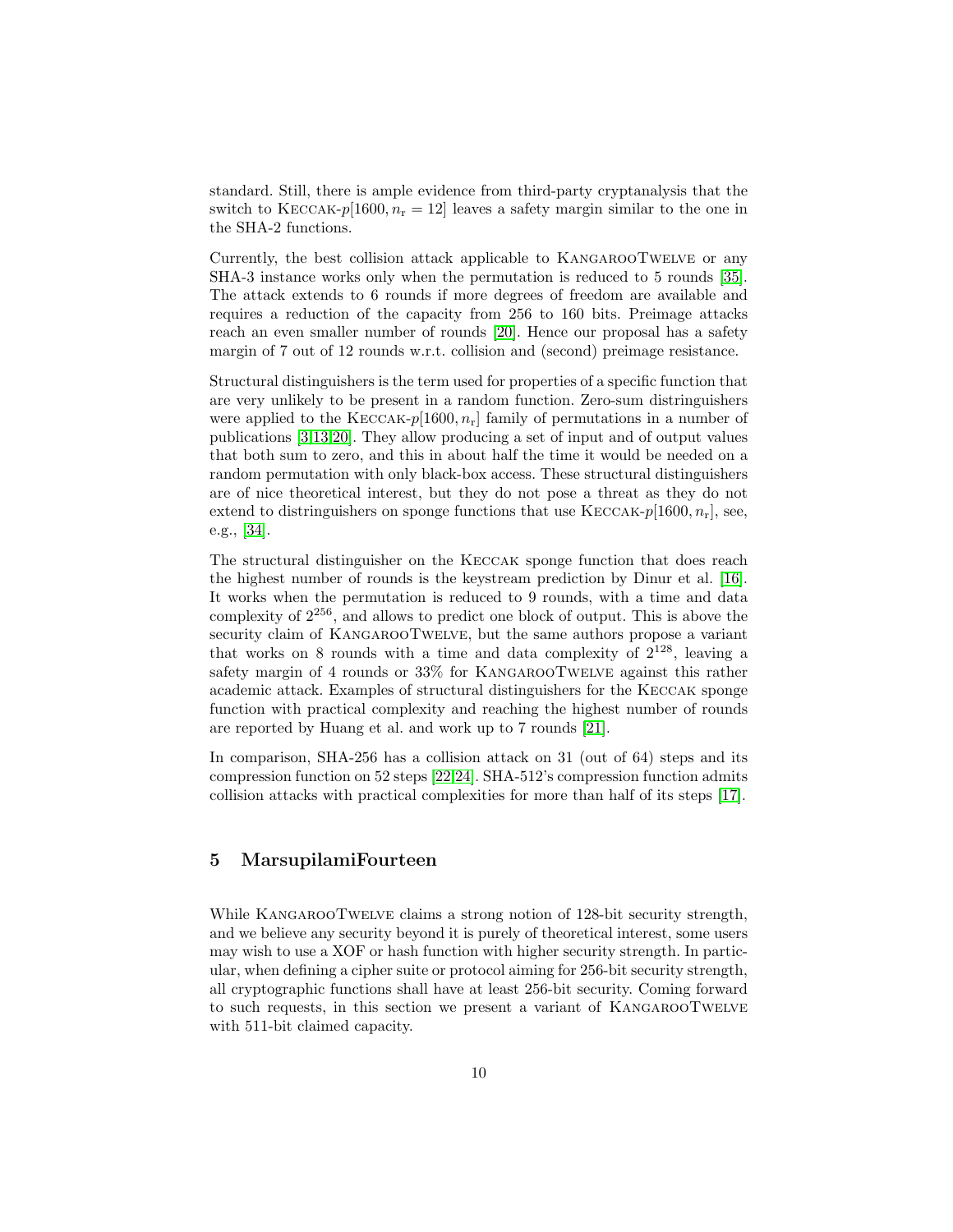Addressing a claimed capacity of 511 bits requires an increase of both the capacity in  $F$  and length of chaining values in the tree hash mode to at least 512 bits. Taking exactly  $c = 512$  bits is sufficient for resisting generic attacks below the claim. As for Keccak-p-specific attacks, the increase of the claimed capacity to 511 bits increases the available budget of attackers and hence reduces the safety margin. In many types of attack, adding a round in the primitive (permutation or block cipher) increases the attack complexity by a large factor. Or the other way round, if one wishes to keep the same safety margin, an increase of the attack complexity must be compensated by adding rounds.

We did the exercise and the result is MARSUPILAMIFOURTEEN. It has the same specifications as KANGAROOTWELVE, with the following exceptions:

- The capacity and chaining values are 64-byte long instead of 32 bytes. This reduces the sponge rate in  $F$  to 136 bytes.
- The number of rounds of KECCAK- $p[1600, n_r]$  is 14 instead of 12.
- The claimed capacity in the flat sponge claim is 511 bits instead of 255.

The computational workload per bit is roughly 45% higher than that of KangarooTwelve.

Naturally, even thicker safety margins are achieved with the standard FIPS 202 instances or ParallelHash [\[29,](#page-18-0)[30\]](#page-18-2).

### <span id="page-10-0"></span>6 Implementation

We implemented KANGAROOTWELVE in C and made it available in the KECCAK code package (KCP) [\[11\]](#page-17-9). We now review different aspects of this implementation and its performance.

### 6.1 Byte representation

KANGAROOTWELVE assumes that its inputs  $M$  and  $C$  are byte strings. SAKURA encoding works at the bit level and adds padding and suffixes so that the input to the function  $F$  is a string of bits whose length is in general not a multiple of 8.

It is common practice in implementations of Keccak to represent the last few bits of a string as a delimited suffix [\[11\]](#page-17-9). The delimited suffix is a byte that contains the last  $|X|$  mod 8 bits of a string X, with  $|X|$  the length of X in bits, followed by the delimiter bit '1', and ending with the necessary number of bits '0' to reach a length of 8 bits. When absorbing the last block in the sponge function F, the delimiter bit coincides with the first bit '1' of the pad10<sup>∗</sup>1 padding rule. An implementation can therefore process the first  $||X|/8$  bytes of the string S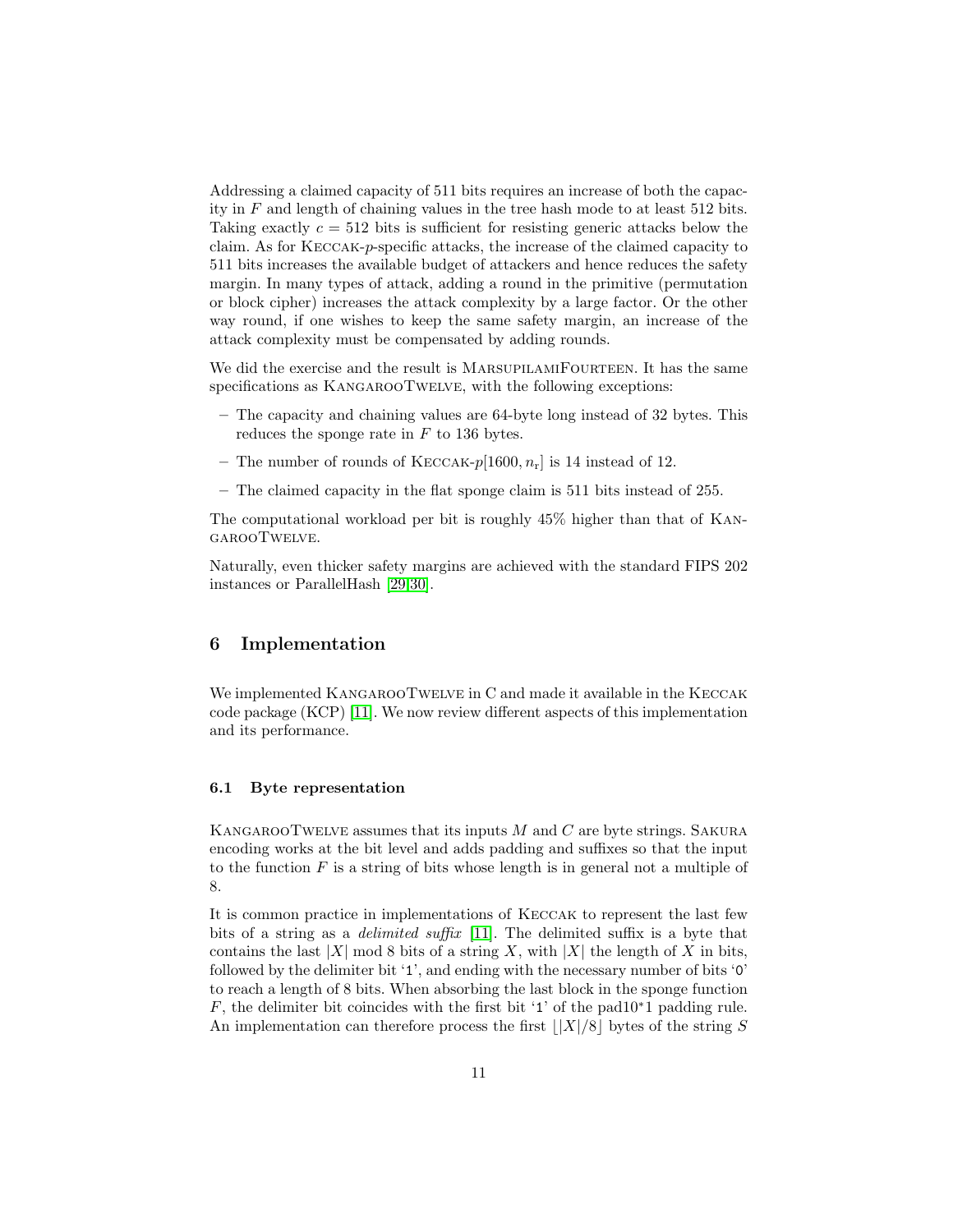and, in the last block, simply add the delimited suffix and the second bit of the pad10∗1 padding rule at the last position of the outer part of the state (i.e., at position  $r - 1$ , with r the rate).

Following the convention in Section [2,](#page-2-0) the delimited suffix of a string with last bits  $(s_0, \ldots, s_{n-1})$  can be represented by the value  $2^n + \sum_{i=0}^{n-1} s_i 2^i$  in hexadecimal. For KangarooTwelve, this concretely means that the final node with  $||S|| \leq B$  has suffix '11' and delimited suffix 0x07. With  $||S|| > B$  the intermediate nodes with trailing bits '110' use 0x0B (as depicted in Figure [3\)](#page-11-0), and the final node ending with '01' will have 0x06 as delimited suffix.

| $0 \t 1 \t 2$ |  |                                        |  |  |  | 7 6 5 4 3 2 1 0 |
|---------------|--|----------------------------------------|--|--|--|-----------------|
|               |  | $110 \rightarrow 0x0B$ 0 0 0 0 1 0 1 1 |  |  |  |                 |

<span id="page-11-0"></span>Fig. 3. Example of delimited suffix

On a similar note, the 64-bit string  $110^{62}$  in the final node is represented by the bytes  $0x03||(0x00)^7$ , still following the convention in Section [2.](#page-2-0)

This approach is taken by the Internet Research Task Force RFC draft describing KangarooTwelve [\[37\]](#page-19-4) and in the reference source code in Appendix [A.](#page-20-0)

#### 6.2 Structuring the implementation

The implementation has an interface that accepts the input message  $M$  in pieces of arbitrary sizes. This is useful if a file, larger than the memory size, must be processed. The customization string  $C$  can be given at the end.

We have integrated the KANGAROOTWELVE code in KCP as illustrated on Figure [4.](#page-12-0) In particular, we instantiate the sponge construction on top of KECCAK-p[1600,  $n_r = 12$ ] to implement the function F, at least to compute the final node. The function  $F$  on the leaves is computed as much in parallel as possible, i.e., if at least  $8B$  input bytes are given by the caller, it uses a function that computes 8 times KECCAK-p[1600,  $n_r = 12$ ] in parallel; if it is not available and if at least 4B bytes are given, it computes  $4 \times \text{KECCAK-p}[1600, n_r = 12]$  in parallel; and so on. If no parallel implementation exists for the given platform, or if not enough bytes are given by the caller, it falls back on a serial implementation like for the final node.

The KCP foresees that the serial and parallel implementations of the  $KECCAK-p$ permutation can be optimized for a given platform. In contrast, the code for the tree hash mode and the sponge construction is generic C, without optimizations for specific platforms, and it accesses the optimized permutation-level functions through an interface called  $SnP$  (for a single permutation) or  $PlSnP$  (for permutations computed in parallel) [\[11\]](#page-17-9).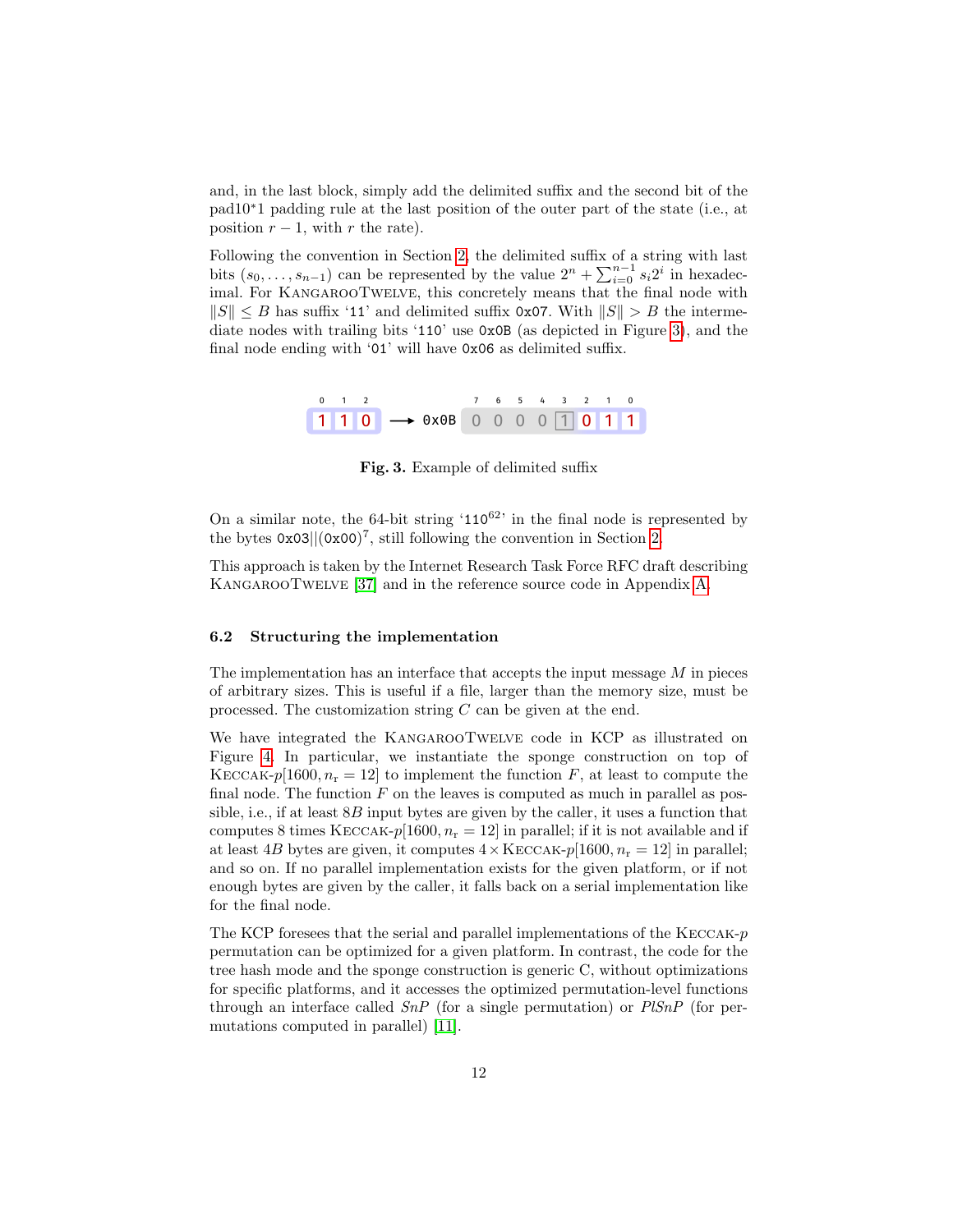

<span id="page-12-0"></span>Fig. 4. The structure of the code implementing KangarooTwelve in the KCP.

To input large messages  $M$ , the state to maintain between two calls internally uses two queues: one for the final node and one for the current leaf. To save memory, the input bytes are absorbed directly into the state of  $F$  as they arrive. Hence, the state reduces to two times the state of F. Of course, if a message is known to be smaller than or equal to B bytes, one could further save one queue.

### 6.3 256-bit SIMD

Current mainstream PC processors, in the Intel® Haswell and Skylake families, support a 256-bit SIMD instruction set called AVX2™. We can exploit it to compute  $4 \times \text{KECCAK-}p[1600, n_r = 12]$  efficiently, even on a single core.

On an Intel® Core™ i5-6500 (Skylake), we measured that one evaluation of KECCAK-p[1600,  $n_r = 12$ ] takes about 450 cycles, while 2 in parallel about 730 cycles and  $4 \times \text{KECCAK-}p[1600, n_r = 12]$  about 770 cycles. This does not include the time needed to add the input bytes to the state. Yet, this clearly points out that the time per byte decreases with the degree of parallelism.

Figure [5](#page-14-0) displays the number of cycles for input messages up to 150, 000 bytes. Microscopically, the computation time steps up for every additional  $R = 168$ bytes, but this is not visible on the figure. The time needed to hash messages of length smaller than 168 bytes thus represents the smallest granularity and is reported in Table [1.](#page-13-0) Note that if many very short messages have to be processed, they can be batched so as to use a parallel implementation. This case is also reported in Table [1.](#page-13-0)

Macroscopically, when  $||S|| < B$ , the time is a straight line with a slope of about 2.89 cycles/byte, i.e., the speed for F implemented serially. At  $||S|| = B = 8192$ , there is a slight bump (a) as the tree gets a leaf, which causes an extra evaluation of KECCAK-p[1600,  $n_r = 12$ ]. When  $||S|| = 3B = 24,576$ , two leaves can be computed in parallel and the number of cycles drops. When  $||S|| = 5B = 40,960$ , four leaves can be computed in parallel and we see another drop. From then on, the same pattern repeats and one can easily identify the slopes of serial,  $\times 2$  and  $\times$ 4 parallel implementations of KECCAK- $p$ [1600,  $n_r = 12$ ].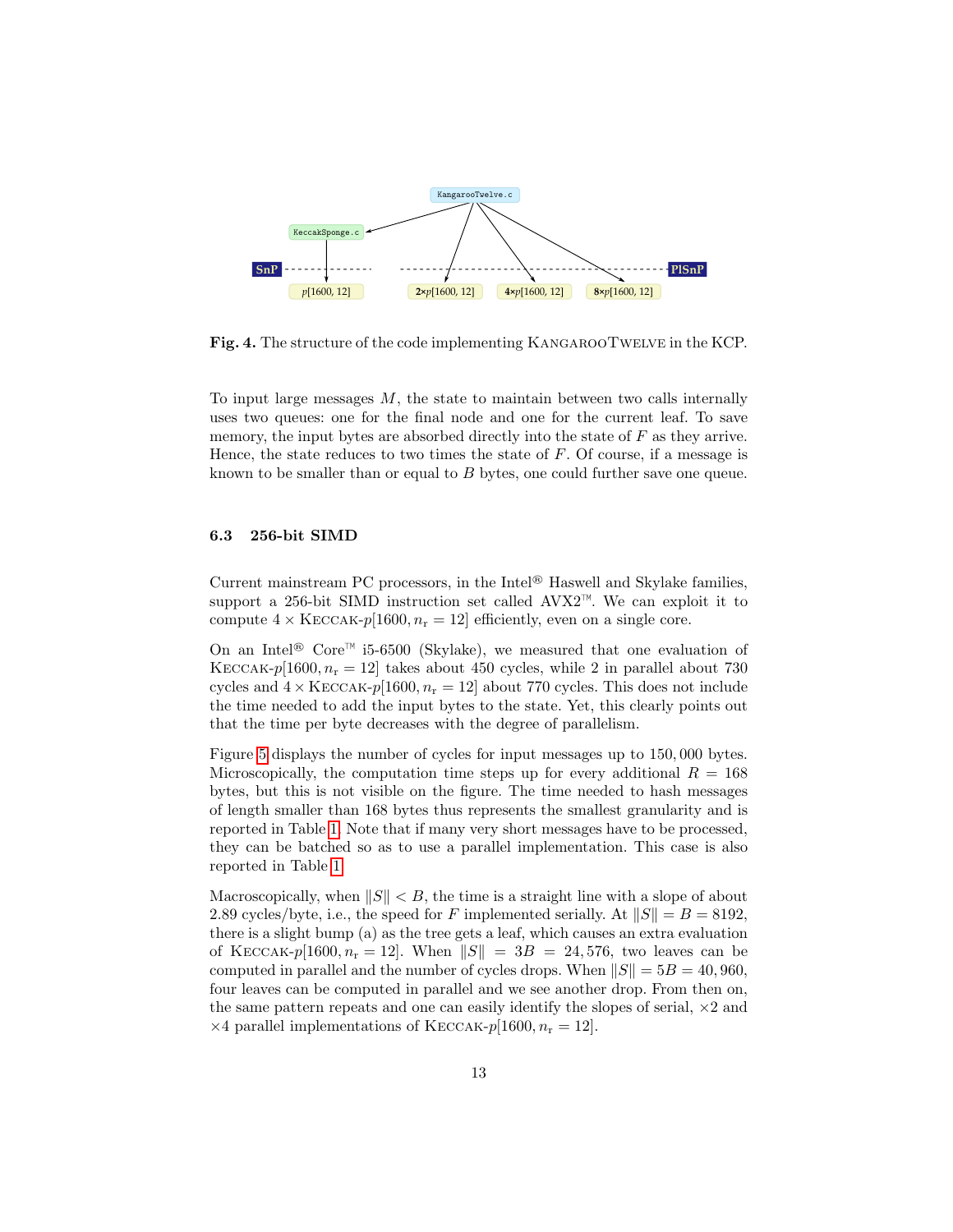<span id="page-13-0"></span>**Table 1.** The overall speed for very short messages ( $||S|| < 168$ ) in cycles, very short messages when batched in cycles/message, for short messages ( $||S|| \leq 8192$ ) and for long ( $||S|| \gg 8192$ ) messages in cycles/byte. The figures assume a single core in each case.

| Processor                                                                     |         | Very short m. Batched v.s.m. Short m. Long m. |                                     |  |
|-------------------------------------------------------------------------------|---------|-----------------------------------------------|-------------------------------------|--|
| $\sqrt{\text{Intel}^{\circledR}}\text{Core}^{\uparrow\upM}$ i5-4570 (Haswell) | $618$ c |                                               | 242 c/m 3.68 c/b 1.44 c/b           |  |
| Intel <sup>®</sup> Core <sup>™</sup> i5-6500 (Skylake)                        | 486c    |                                               | $205 \text{ c/m}$ 2.89 c/b 1.22 c/b |  |
| Intel <sup>®</sup> Core <sup>™</sup> i7-7800X (SkylakeX)                      | 395c    |                                               | 92 c/m 2.35 c/b 0.55 c/b            |  |

In our implementation, the final node is always processed with a serial implementation. In principle, a more advanced implementation could process the final node in parallel with the leaves. In more details, it would process the first chunk  $S_0$  in parallel with the first few leaves, and it would buffer about B bytes of chaining values and so as to process them in parallel with leaves. However, at this point, we preferred code simplicity over speed optimization. Similarly, one could in principle remove the peaks of Figure [5](#page-14-0) and make it monotonous. It could be achieved by using, e.g., the fast  $4 \times \text{KECCAK}-p[1600, n_r = 12]$  implementation even if there are less than 4B bytes available, with some dummy input bytes.

Figure [6](#page-14-1) shows the implementation cost in cycles per bytes. To determine the speed in cycles per byte for long messages in our implementation, we need to take into account both the time to process 4B input bytes in 4 leaves (or a multiple thereof) and 4 chaining values in the final node. Regarding the latter, 21 chaining values fit in exactly 4 blocks of  $R = 168$  bytes. Hence, we measure the time taken to process an extra  $84B = \text{lcm}(4B, 21B)$  bytes. These results are reported in Table [1,](#page-13-0) together with measurements on short messages.

#### 6.4 512-bit SIMD

Recently, Intel<sup>®</sup> started shipping processors with the AVX-512<sup>™</sup> instruction set. It supports 512-bit SIMD instructions, enabling efficient implementations of  $8 \times$ KECCAK-p[1600,  $n_r = 12$ ]. In addition to a higher degree of parallelism, some new features of AVX-512<sup>™</sup> benefit to the implementation of KANGAROOTWELVE, of ParallelHash and of Keccak in general.

- Rotation instructions. With the exception of AMD<sup>®</sup>'s XOP™, earlier SIMD instruction sets did not include a rotation instruction. This means that the cyclic shifts in  $\theta$  and  $\rho$  had to be implemented with a sequence of three instructions (shift left, shift right, XOR). With a rotation instruction, cyclic shifts are thus reduced from three to one instruction.
- $−$  Three-input binary functions. AVX-512™ offers an instruction that produces an arbitrary bitwise function of three binary inputs. In  $\theta$ , computing the parity takes four XORs, which can be reduced to two applications of this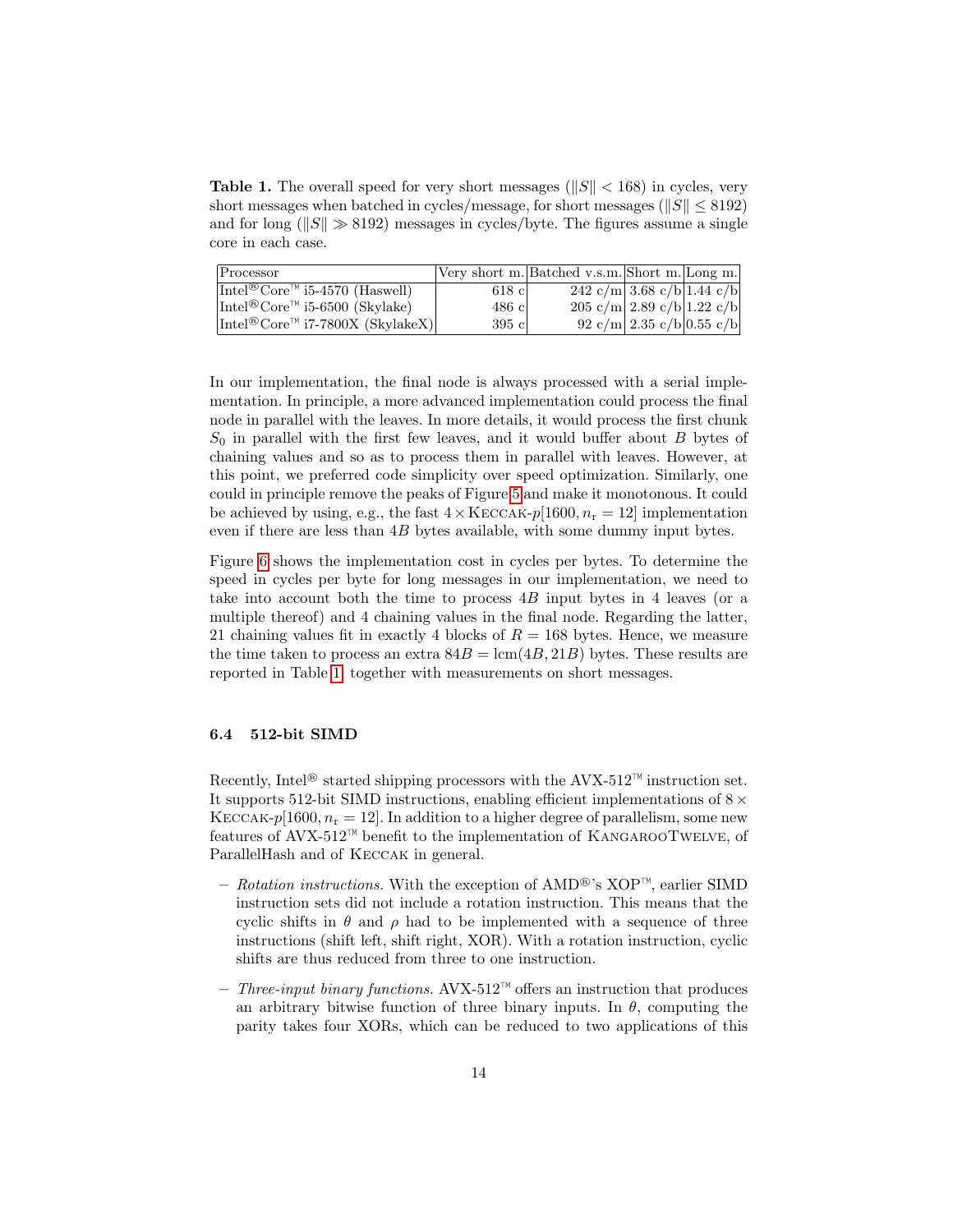

<span id="page-14-0"></span>Fig. 5. The number of cycles of KANGAROOTWELVE on an Intel®Core™ i5-6500 (Skylake) as a function of the input message size.



<span id="page-14-1"></span>Fig. 6. The number of cycles per byte of KANGAROOTWELVE on an Intel®Core™ i5-6500 (Skylake) as a function of the input message size.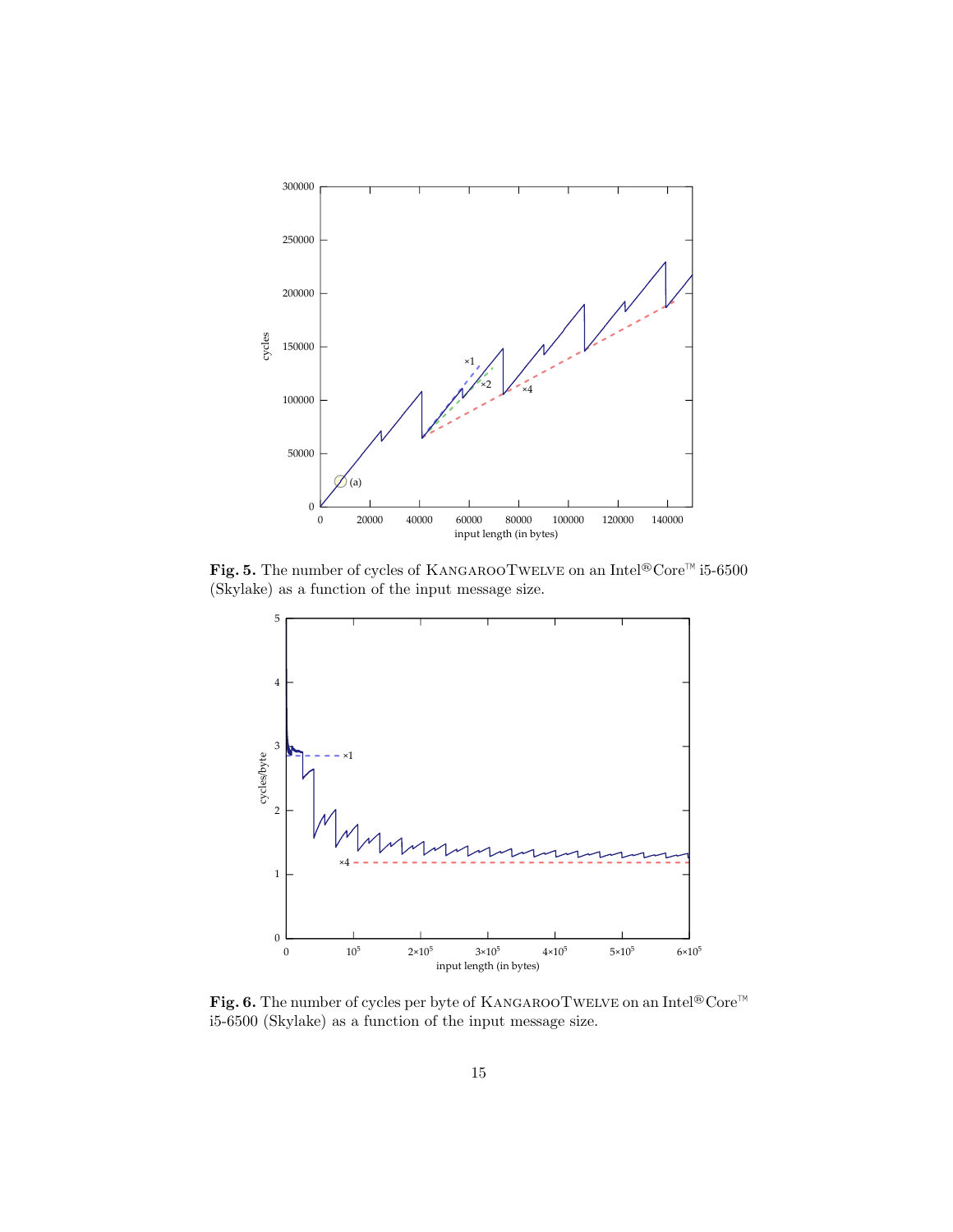new instruction. Similarly, the non-linear function  $\chi$  can benefit from it to directly compute  $a_x + (a_{x+1} + 1)a_{x+2}$ .

– 32 registers. Compared to AVX2™, the new processors increase the number of registers from 16 to 32. As  $KECCAK-p$  has 25 lanes, this significantly decreases the need to move data between memory and registers.

We report in Table [1](#page-13-0) the speed of our current implementation on a machine equipped with a processor in the Intel® SkylakeX family, supporting this instruction set [\[11\]](#page-17-9).

#### 6.5 Comparison with other functions

To put the speed of KangarooTwelve in perspective, we compare it to typical hash functions, including the traditional standards MD5, SHA-1 and SHA-2 [\[33,](#page-19-5)[27](#page-18-11)[,28\]](#page-18-12), the SHA-3 finalists [\[2](#page-17-10)[,19,](#page-18-13)[38,](#page-19-6)[18\]](#page-18-14), the popular Blake2 functions [\[4\]](#page-17-11) and some SHA-3 instances [\[29,](#page-18-0)[30\]](#page-18-2). For consistency, wherever possible we performed benchmarks on three machines in our possession. Moreover, we cross-checked with the publicly available eBASH results [\[5\]](#page-17-12) and in case of discrepancy, we selected the fastest. For the traditional hash functions, the fastest implementation often came from OpenSSL [\[31\]](#page-18-15). For Blake2, we included some specific AVX2<sup>™</sup> code by Samuel Neves [\[26\]](#page-18-16). Note that the comparison on SkylakeX must be taken with care, as not all implementations available at the time of this benchmarking are fully optimized for the AVX-512™ instruction set.

Table [2](#page-16-0) shows the results. We first list hash functions that explicitly exploit SIMD instructions with a built-in tree hash mode, such as ParallelHash and  $B$ lake2 $\{b,s\}$ p, and compare them to KANGAROOTWELVE for long messages (or when it is used for hashing multiple messages in parallel).

It is interesting to compare the other hash functions to KangarooTwelve when it is restricted to serial processing (as for short messages), to see its speed gain already before the parallelism kicks in. Of course, such a restriction does not exist when hashing a large file, and in practice the comparison should also be made with KangarooTwelve for long messages.

### 7 Conclusion

KangarooTwelve can be seen as a new member of the Keccak family. It inherits all the properties of the family such as suitability in hardware and resistance against side-channel attacks, but grew up with a strong focus on software performance and interoperability. We tuned the mode and the primitive to offer a tremendous computational speedup in many applications while keeping a comfortable security margin. The latter is confirmed by the cryptanalysis results on Keccak accumulated over the last ten years, which are directly applicable to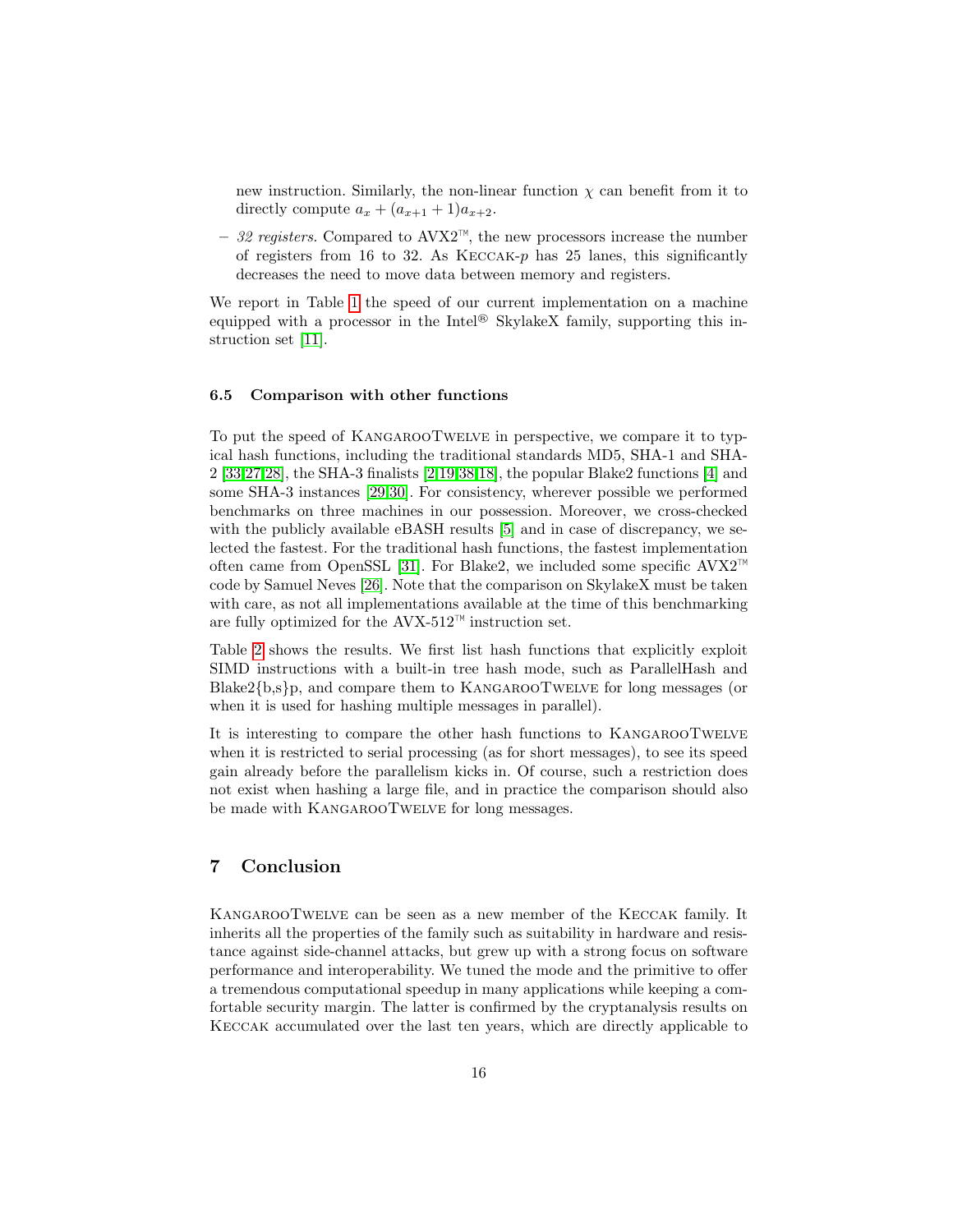| Function                      | SkylakeX Skylake Haswell |       |       |
|-------------------------------|--------------------------|-------|-------|
| <b>KANGAROOTWELVE</b>         | 0.55                     | 1.22  | 1.44  |
| KANGAROOTWELVE $(\leq 8$ KiB) | 2.35                     | 2.89  | 3.68  |
| ParallelHash128               | 0.96                     | 2.31  | 2.73  |
| Blake2bp                      | 1.39                     | 1.34  | 1.37  |
| Blake2sp                      | 1.22                     | 1.29  | 1.39  |
| SHAKE128                      | 4.28                     | 5.56  | 7.09  |
| MD5                           | 4.33                     | 4.54  | 4.93  |
| $SHA-1$                       | 3.05                     | 3.07  | 4.15  |
| <b>SHA-256</b>                | 6.65                     | 6.91  | 9.27  |
| <b>SHA-512</b>                | 4.44                     | 4.64  | 6.54  |
| Blake2b                       | 2.98                     | 3.04  | 3.08  |
| Blake2s                       | 4.26                     | 4.85  | 5.34  |
| Blake-256                     | 5.95                     | 6.76  | 7.52  |
| Blake-512                     | 4.48                     | 5.19  | 5.68  |
| Grøstl-256                    | 7.24                     | 8.13  | 9.35  |
| $G$ røstl-512                 | 9.95                     | 11.31 | 13.51 |
| JН                            | 13.04                    | 15.14 | 15.09 |
| Skein                         | 4.48                     | 5.18  | 5.34  |

<span id="page-16-0"></span>Table 2. Speed comparison. All figures are in cycles per byte for long messages, unless otherwise specified.

the new sibling. Also, all existing Keccak implementations can be reused with minimal effort thanks to the layered approach in the design. For instance, KangarooTwelve benefits immediately from the new SHA-3 hardware support recently introduced in the ARMv8.2 instruction set [\[1\]](#page-17-13).

The speedup benefits to both low-end and high-end processors. For the low end, one immediately benefits from the reduction in the number of rounds, and care was taken not to add overhead in the case of short messages.

At the high end, we observed that KangarooTwelve gets significant performance improvements in recent processors, which go beyond the mere gain due to parallelism. Part of these improvements come from the choice of low-latency Boolean operations in the primitive that superscalar architectures can implement efficiently, as demonstrated in the latest Intel®'s SkylakeX processors with the introduction of three-input binary functions.

On such a processor, KangarooTwelve processes long messages at 0.55 cycles/byte. At this speed, it would require only one of its cores to process, in real-time, the output of 10 high-speed solid-state drives (SSD), i.e., a cumulated bandwidth of more than 7 GB/s per core (assuming a clock frequency of 4 GHz). This simply illustrates that with KANGAROOTWELVE the speed of hashing is no longer a bottleneck in software applications.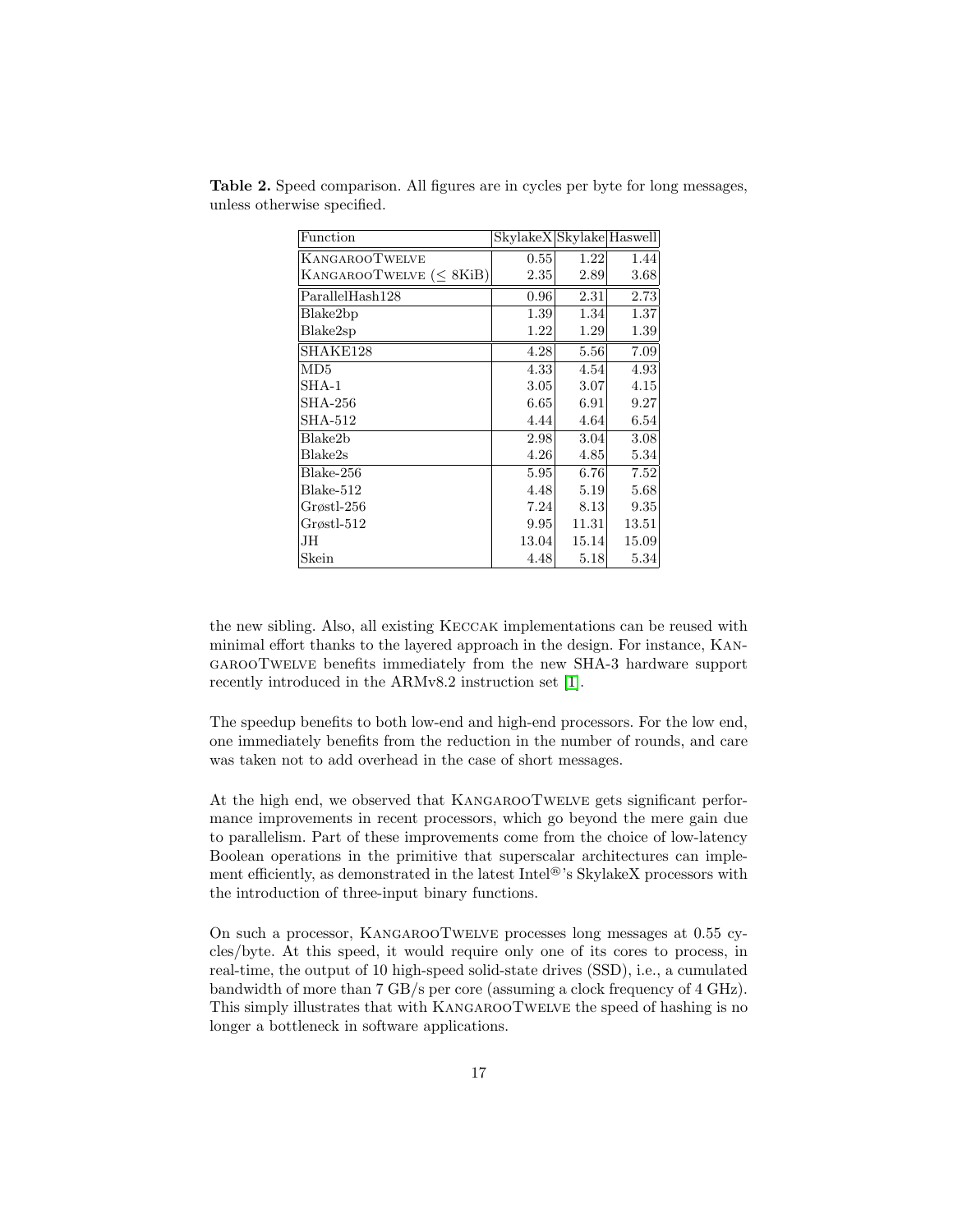### Acknowledgements

Our implementation for the serial processing is based on the  $AVX2^{\text{TM}}$  code written by Andy Polyakov for OpenSSL. We would also like to thank the anonymous reviewers for their constructive comments.

### References

- <span id="page-17-13"></span>1. ARM corporation, ARM architecture reference manual ARMv8, for ARMv8-A architecture profile, document ARM DDI 0487C.a (ID121917), [http://www.arm.](http://www.arm.com/) [com/](http://www.arm.com/).
- <span id="page-17-10"></span>2. J.-P. Aumasson, L. Henzen, W. Meier, and R. C.-W. Phan, SHA-3 proposal BLAKE, Submission to NIST, 2008.
- <span id="page-17-7"></span>3. J.-P. Aumasson and W. Meier, Zero-sum distinguishers for reduced Keccak-f and for the core functions of Luffa and Hamsi, Available online, 2009, [http://131002.](http://131002.net/data/papers/AM09.pdf) [net/data/papers/AM09.pdf](http://131002.net/data/papers/AM09.pdf).
- <span id="page-17-11"></span>4. J.-P. Aumasson, S. Neves, Z. Wilcox-O'Hearn, and C. Winnerlein, BLAKE2: simpler, smaller, fast as MD5, Applied Cryptography and Network Security (M. J. Jacobson Jr., M. E. Locasto, P. Mohassel, and R. Safavi-Naini, eds.), Lecture Notes in Computer Science, vol. 7954, Springer, 2013, pp. 119–135.
- <span id="page-17-12"></span>5. D. J. Bernstein and T. Lange (editors), eBACS: ECRYPT Benchmarking of cryptographic systems, <http://bench.cr.yp.to>.
- <span id="page-17-2"></span>6. G. Bertoni, J. Daemen, M. Peeters, and G. Van Assche, Keccak specifications, NIST SHA-3 Submission, October 2008.
- <span id="page-17-1"></span>7. \_\_\_\_, On the indifferentiability of the sponge construction, Advances in Cryptology – Eurocrypt 2008 (N. P. Smart, ed.), Lecture Notes in Computer Science, vol. 4965, Springer, 2008, pp. 181–197.
- <span id="page-17-5"></span> $\_,$  Cryptographic sponge functions, January 2011, [https://keccak.team/](https://keccak.team/files/SpongeFunctions.pdf) [files/SpongeFunctions.pdf](https://keccak.team/files/SpongeFunctions.pdf).
- <span id="page-17-0"></span>9. Sakura: A flexible coding for tree hashing, ACNS (I. Boureanu, P. Owesarski, and S. Vaudenay, eds.), Lecture Notes in Computer Science, vol. 8479, Springer, 2014, [http://dx.doi.org/10.1007/978-3-319-07536-5\\_14](http://dx.doi.org/10.1007/978-3-319-07536-5_14), pp. 217– 234.
- <span id="page-17-6"></span>10. Sufficient conditions for sound tree and sequential hashing modes, International Journal of Information Security 13 (2014), 335–353, [http://dx.doi.org/](http://dx.doi.org/10.1007/s10207-013-0220-y) [10.1007/s10207-013-0220-y](http://dx.doi.org/10.1007/s10207-013-0220-y).
- <span id="page-17-9"></span>11. G. Bertoni, J. Daemen, M. Peeters, G. Van Assche, and R. Van Keer, Keccak code package, June 2016, <https://github.com/gvanas/KeccakCodePackage>.
- <span id="page-17-3"></span>12.  $\_\_\_\$ , KECCAK third-party cryptanalysis, 2017, [https://keccak.team/third\\_](https://keccak.team/third_party.html) [party.html](https://keccak.team/third_party.html).
- <span id="page-17-8"></span>13. C. Boura, A. Canteaut, and C. De Cannière, *Higher-order differential properties* of Keccak and Luffa, Fast Software Encryption 2011, 2011.
- <span id="page-17-4"></span>14. I. Dinur, O. Dunkelman, and A. Shamir, Collision attacks on up to 5 rounds of SHA-3 using generalized internal differentials, Fast Software Encryption - 20th International Workshop, FSE 2013, Singapore, March 11-13, 2013. Revised Selected Papers (S. Moriai, ed.), Lecture Notes in Computer Science, vol. 8424, Springer, 2013, pp. 219–240.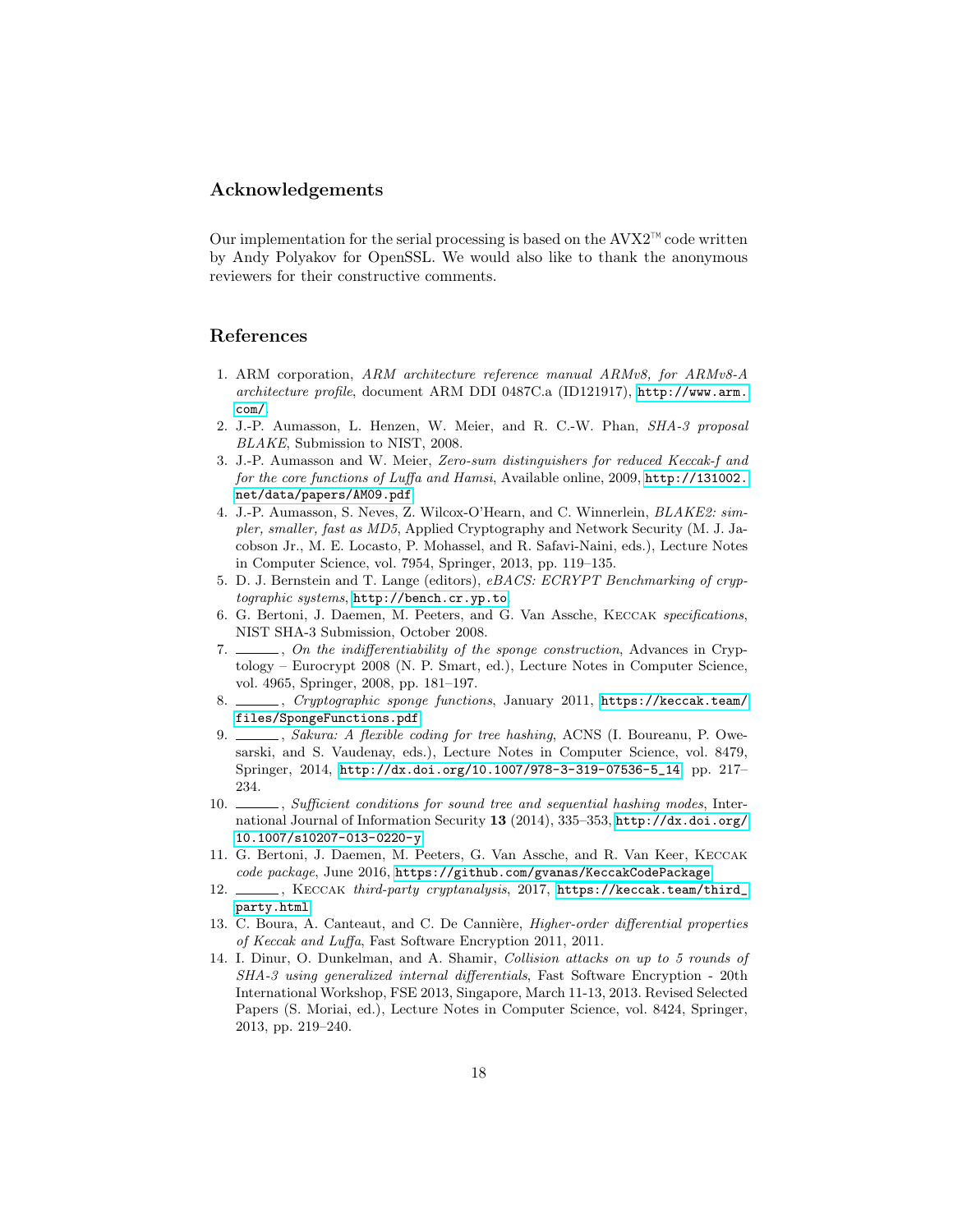- <span id="page-18-1"></span>15.  $\_\_\_\_\$ n Improved practical attacks on round-reduced Keccak, J. Cryptology 27 (2014), no. 2, 183–209.
- <span id="page-18-6"></span>16. I. Dinur, P. Morawiecki, J. Pieprzyk, M. Srebrny, and M. Straus, Cube attacks and cube-attack-like cryptanalysis on the round-reduced Keccak sponge function, Advances in Cryptology - EUROCRYPT 2015 (E. Oswald and M. Fischlin, eds.), Lecture Notes in Computer Science, vol. 9056, Springer, 2015, pp. 733–761.
- <span id="page-18-10"></span>17. C. Dobraunig, M. Eichlseder, and F. Mendel, Analysis of SHA-512/224 and SHA-512/256, Advances in Cryptology - Asiacrypt (T. Iwata and J. H. Cheon, eds.), Lecture Notes in Computer Science, vol. 9453, Springer, 2015, pp. 612–630.
- <span id="page-18-14"></span>18. N. Ferguson, S. Lucks, B. Schneier, D. Whiting, M. Bellare, T. Kohno, J. Callas, and J. Walker, The Skein hash function family, Submission to NIST (Round 2), 2009.
- <span id="page-18-13"></span>19. P. Gauravaram, L. R. Knudsen, K. Matusiewicz, F. Mendel, C. Rechberger, M. Schläffer, and S. S. Thomsen, Grøstl – a SHA-3 candidate, Submission to NIST (round 3), 2011.
- <span id="page-18-5"></span>20. J. Guo, M. Liu, and L. Song, Linear structures: Applications to cryptanalysis of round-reduced Keccak, Advances in Cryptology - Asiacrypt (J. H. Cheon and T. Takagi, eds.), Lecture Notes in Computer Science, vol. 10031, 2016, pp. 249– 274.
- <span id="page-18-7"></span>21. S. Huang, X. Wang, G. Xu, M. Wang, and J. Zhao, Conditional cube attack on reduced-round Keccak sponge function, Advances in Cryptology - Eurocrypt (J.-S. Coron and J. B. Nielsen, eds.), Lecture Notes in Computer Science, vol. 10211, 2017, pp. 259–288.
- <span id="page-18-8"></span>22. J. Li, T. Isobe, and K. Shibutani, Converting meet-in-the-middle preimage attack into pseudo collision attack: Application to SHA-2, Fast Software Encryption (FSE) (A. Canteaut, ed.), Lecture Notes in Computer Science, vol. 7549, Springer, 2012, pp. 264–286.
- <span id="page-18-3"></span>23. U. Maurer, R. Renner, and C. Holenstein, *Indifferentiability, impossibility results* on reductions, and applications to the random oracle methodology, Theory of Cryptography - TCC 2004 (M. Naor, ed.), Lecture Notes in Computer Science, no. 2951, Springer-Verlag, 2004, pp. 21–39.
- <span id="page-18-9"></span>24. F. Mendel, T. Nad, and M. Schläffer, *Improving local collisions: New attacks on* reduced SHA-256, Advances in Cryptology - Eurocrypt (T. Johansson and P. Q. Nguyen, eds.), Lecture Notes in Computer Science, vol. 7881, Springer, 2013, pp. 262–278.
- <span id="page-18-4"></span>25. D. Micciancio and M. Walter, On the bit security of cryptographic primitives, Eurocrypt, 2018, to appear.
- <span id="page-18-16"></span>26. S. Neves, BLAKE2 AVX2 implementations, [https://github.com/sneves/](https://github.com/sneves/blake2-avx2) [blake2-avx2](https://github.com/sneves/blake2-avx2).
- <span id="page-18-11"></span>27. NIST, Federal information processing standard 180-1, secure hash standard, April 1995.
- <span id="page-18-12"></span>28. Secure hash standard, August 2002.
- <span id="page-18-0"></span>29. , Federal information processing standard 202, SHA-3 standard: Permutation-based hash and extendable-output functions, August 2015, [http://](http://dx.doi.org/10.6028/NIST.FIPS.202) [dx.doi.org/10.6028/NIST.FIPS.202](http://dx.doi.org/10.6028/NIST.FIPS.202).
- <span id="page-18-2"></span>30. MIST special publication 800-185, SHA-3 derived functions: cSHAKE, KMAC, TupleHash and ParallelHash, December 2016, [https://doi.org/10.6028/](https://doi.org/10.6028/NIST.SP.800-185) [NIST.SP.800-185](https://doi.org/10.6028/NIST.SP.800-185).
- <span id="page-18-15"></span>31. OpenSSL community, OpenSSL – cryptography and SSL/TLS toolkit, [https://](https://github.com/openssl/openssl) [github.com/openssl/openssl](https://github.com/openssl/openssl).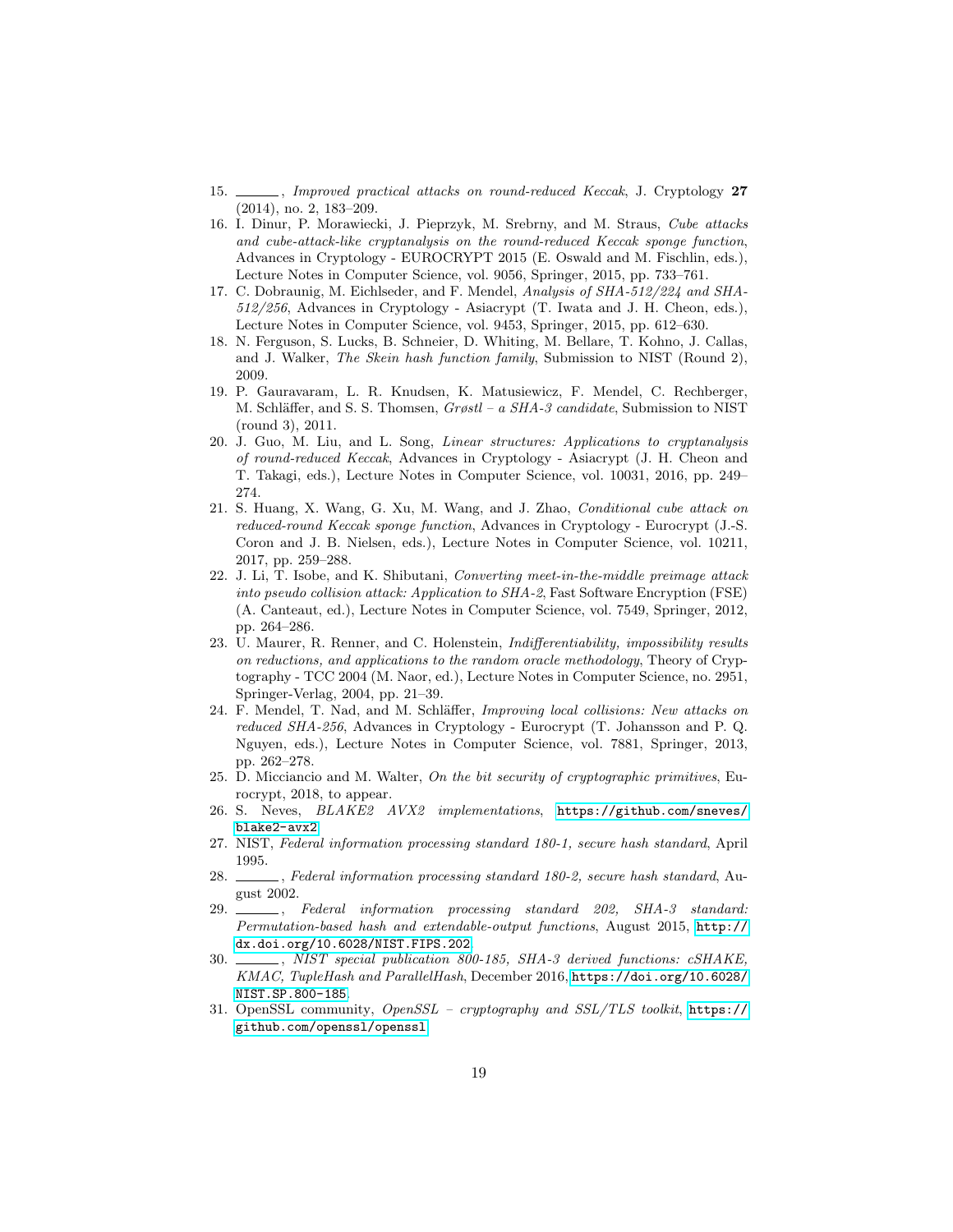- <span id="page-19-2"></span>32. T. Ristenpart, H. Shacham, and T. Shrimpton, Careful with composition: Limitations of the indifferentiability framework, Eurocrypt 2011 (K. G. Paterson, ed.), Lecture Notes in Computer Science, vol. 6632, Springer, 2011, pp. 487–506.
- <span id="page-19-5"></span>33. R. Rivest, The MD5 message-digest algorithm, Internet Request for Comments, RFC 1321, April 1992.
- <span id="page-19-3"></span>34. D. Saha, S. Kuila, and D. R. Chowdhury, Symsum: Symmetric-sum distinguishers against round reduced SHA3, IACR Trans. Symmetric Cryptol. 2017 (2017), no. 1, 240–258.
- <span id="page-19-0"></span>35. L. Song, G. Liao, and J. Guo, Non-full sbox linearization: Applications to collision attacks on round-reduced Keccak, Advances in Cryptology - CRYPTO 2017 (J. Katz and H. Shacham, eds.), Lecture Notes in Computer Science, vol. 10402, Springer, 2017, pp. 428–451.
- <span id="page-19-1"></span>36. Solution to the 6-round collision challenge, 2017, [https://keccak.team/](https://keccak.team/crunchy_contest.html) [crunchy\\_contest.html](https://keccak.team/crunchy_contest.html).
- <span id="page-19-4"></span>37. B. Viguier, KangarooTwelve, Internet Research Task Force draft, March 2018, <https://datatracker.ietf.org/doc/draft-viguier-kangarootwelve/>.
- <span id="page-19-6"></span>38. H. Wu, The hash function JH, Submission to NIST (round 3), 2011.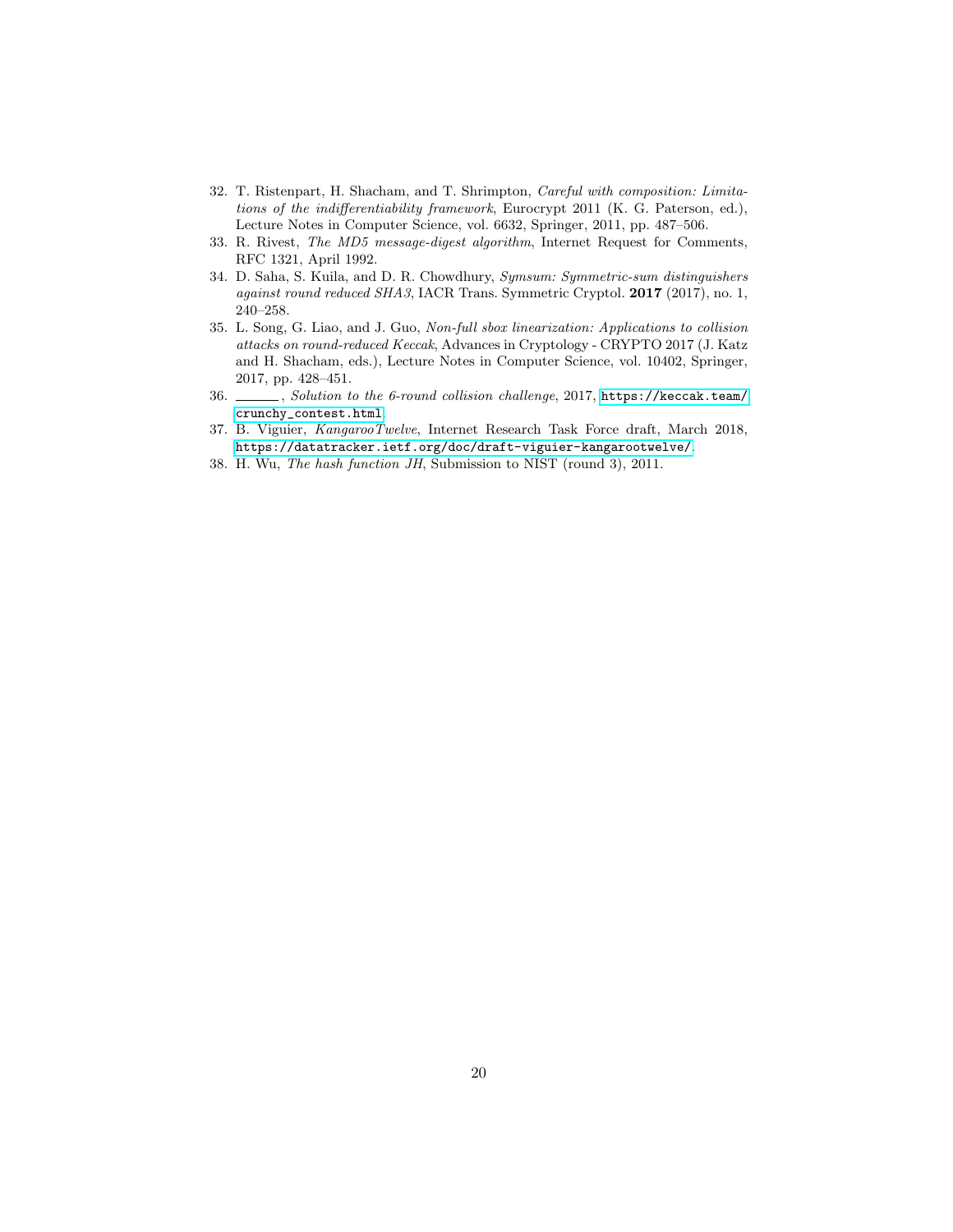# <span id="page-20-0"></span>A Reference source code

In this section, we give (unoptimized) reference code written in Python 3, which can also be downloaded from the KCP [\[11\]](#page-17-9). The pieces of code are organized in a bottom-up layering fashion. Listing [1.1](#page-20-1) implements the KECCAK- $p[1600, n_r]$  per-mutations, which is then used in Listing [1.2](#page-21-0) to build the sponge function  $F$ . The length encode function and KangarooTwelve are displayed in Listing [1.3.](#page-21-1)

**Listing 1.1.** The KECCAK- $p[1600, n_r]$  permutations

```
def ROL64(a, n):
     return ((a >> (64-(n%64))) + (a << (n%64))) % (1 << 64)
def KeccakP1600onLanes(lanes, nrRounds):
     R = 1for round in range(24):
          if (round + nrRounds \geq 24):
               # \thetaC = \left[\text{lanes}[x][0] \mod 2 \right] \text{Manes}[x][1] \approx \text{lanes}[x][2] \approx \text{lanes}[x][3] \approx \text{lanes}[x][4] for x in range(5)]<br>
D = [C[(x+4)\%5] \approx \text{ROL64}(C[(x+1)\%5], 1) for x in range(5)]
               lanes = [[\text{lanes } [x] [y]^c D[x] for y in range(5)] for x in range(5)]
               #\pi(x, y) = (1, 0)\label{eq:current} \text{current}\,=\,\text{lanes}[\mathbf{x}\,][\,\mathbf{y}]for t in range(24):
                    (x, y) = (y, (2*x+3*y)\%5)(\text{current}, \text{ lanes}[x][y]) = (\text{lines}[x][y], \text{ROL64}(\text{current}, (t+1)*(t+2)//2))\#\ \chifor y in range(5):
                    T = [lanes[x][y] for x in range(5)]
                    for x in range(5):
                         lanes [x][y] = T[x] ((\Upsilon T[(x+1)\%5]) \& T[(x+2)\%5])# tfor j in range(7):
                    \mathbf{\tilde{R}} = ((\mathbf{R} \times \hat{\mathbf{C}} \mathbf{1}) \uparrow ((\mathbf{R} >> 7) * 0 \mathbf{x} 71)) % 256
                    if (R \& 2):
                        lanes [0][0] = lanes [0][0] (1 \lt (((1 \lt i)-1))else:
               for j in range(7):
                   R = ((R << 1) (R >> 7) * 0 \times 71) % 256
     return lanes
def load64(b):
     return sum((b[i] << (8*i)) for i in range(8))def store64(a):
     return bytes((a \gg (8\ast i)) \% 256 for i in range(8))def KeccakP1600(state, nrRounds):
     lanes = [[load64(state[8*(x+5*y):8*(x+5*y)+8]) for y in range(5)] for x in range(5)]
     lanes = KeccakP1600onLanes(lanes, nrRounds)state = b''.join([store64(lanes[x][y]) for y in range(5) for x in range(5)])
     return bytearray(state)
```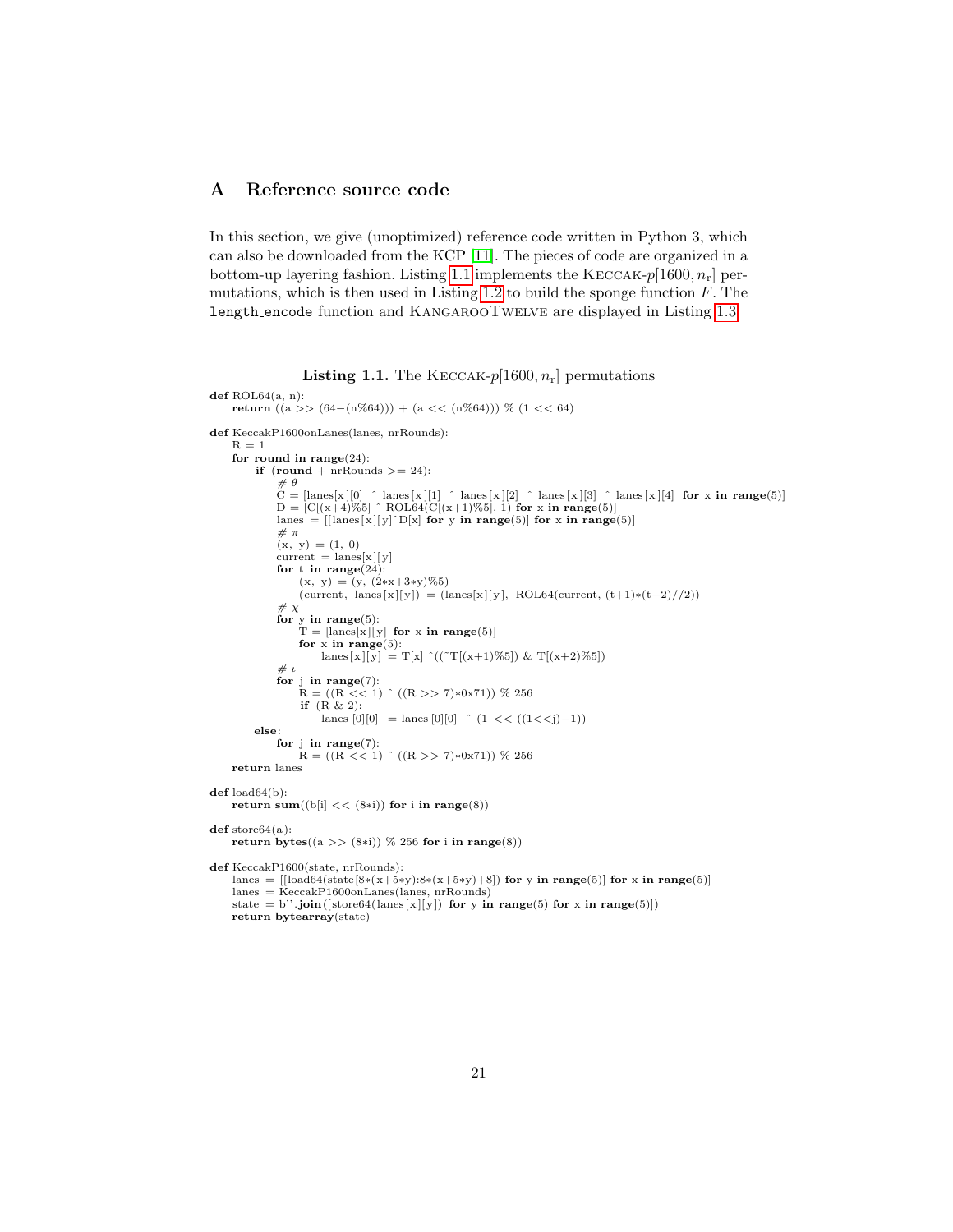#### <span id="page-21-0"></span>**Listing 1.2.** The function  $F =$  sponge[KECCAK-p[1600,  $n_r = 12$ ], pad10<sup>\*</sup>1,  $r = 1344$ ]

```
def F(inputBytes, delimitedSuffix , outputByteLen):
    outputBytes = b''
    state = bytearray([0 \text{ for } i \text{ in } range(200)])
    rateInBytes = 1344//8blockSize = 0inputOffset = 0# === Absorb all the input blocks ===
    \label{eq:while} \begin{aligned} \textbf{while}(\text{inputOffset} < \textbf{len}(\text{inputBytes})): \end{aligned}blockSize = min(len(inputBytes)−inputOffset, rateInBytes)
          for i in range(blockSize):<br>state[i] = state[i] ^ inputBytes[i+inputOffset]<br>inputOffset = inputOffset + blockSize
         if (blockSize == rateInBytes):
              state = \text{KeccakP1600}(\text{state}, 12)blockSize = 0# == Do the padding and switch to the squeezing phase ==state [blockSize] = state [blockSize] ^ delimitedSuffix<br>
if (((delimitedSuffix & 0x80) != 0) and (blockSize == (rateInBytes-1))):
         state = \text{KeccakP1600}(\text{state}, 12)state [rateInBytes−1] = state[rateInBytes−1] ˆ 0x80
    state = KeccakP1600(state, 12)# == Square out all the output blocks ==\textbf{while}(\text{outputByteLen} > 0):
         blockSize = min(outputByteLen, rateInBytes)outputBytes = outputBytes + state[0:blockSize]outputByteLen = outputByteLen − blockSize
         if (outputByteLen > 0):
              state = KeccakP1600(state, 12)return outputBytes
```
Listing 1.3. The length encode function and KANGAROOTWELVE

<span id="page-21-1"></span> $def length\_encode(x):$  $S = b$ " while $(x > 0)$ :  $S = \text{bytes}([x \ % 256]) + S$  $x = x//256$  $S = S + \text{bytes}(\text{len}(S))$ return S def KangarooTwelve(inputMessage, customizationString, outputByteLen):  $B = 8192$  $c = 256$  $S = inputMessage + customizationString + length.encode(len(customizationString))$  $# == Cut$  the input string into chunks of B bytes ===  $n = (\text{len}(S) + \text{B} - 1)/\text{/B}$  $Si = [bytes(S[i*B:(i+1)*B])$  for i in range(n)] **if**  $(n == 1)$ :<br>  $# == Process the tree with only a final node ==$ return F(Si[0], 0x07, outputByteLen) else:  $\# ==$  Process the tree with kangaroo hopping  $==$  $CVi = [F(Si[i+1], 0x0B, c // 8)$  for i in range(n-1)]<br>NodeStar = Si[0] + b'\x03\x00\x00\x00\x00\x00\x00\x00' + b''.join(CVi) \ + length\_encode(n-1) + b'\xFF\xFF' return F(NodeStar, 0x06, outputByteLen)